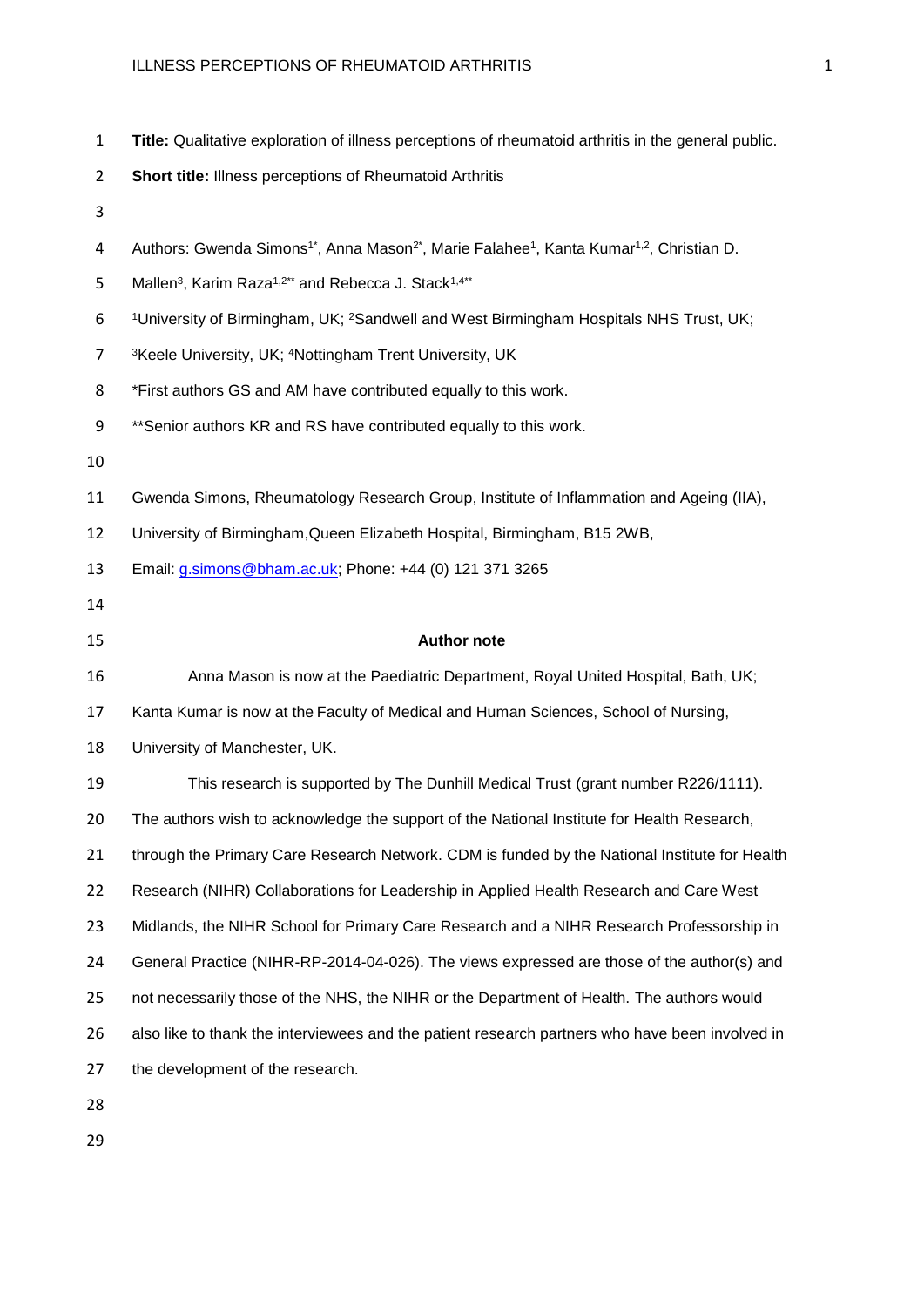| $\mathbf{1}$   | <b>Abstract</b>                                                                                     |
|----------------|-----------------------------------------------------------------------------------------------------|
| $\overline{2}$ | Treating patients with rheumatoid arthritis (RA) within three months of symptom onset               |
| 3              | leads to significantly improved outcomes. However, many people delay seeking medical                |
| 4              | attention. In order to understand the reasons for this delay, it is important to have a thorough    |
| 5              | understanding of public perceptions about RA. The current study investigated these perceptions      |
| 6              | used the Self-Regulation Model (SRM) as a framework to explain how health behavior is               |
| 7              | influenced by illness perceptions (prototypes) through qualitative interviews with 15 members of    |
| 8              | the public without RA. Interviews were audio-recorded, transcribed and analyzed using               |
| 9              | framework analysis based on SRM illness perceptions.                                                |
| 10             | Both accurate and inaccurate perceptions about the identity, causes, consequences,                  |
| 11             | controllability and timeline of RA were identified. This highlights opportunities to enhance public |
| 12             | knowledge about RA. These findings further support the utility of exploring prototypical beliefs of |
| 13             | illness, suggesting their potential role in influencing help-seeking behaviors and identifying      |
| 14             | probable drivers/barriers to early presentation.                                                    |
| 15             |                                                                                                     |
| 16             | Keywords: Rheumatoid arthritis; help-seeking; patient decision-making; illness perceptions;         |
| 17             | early intervention                                                                                  |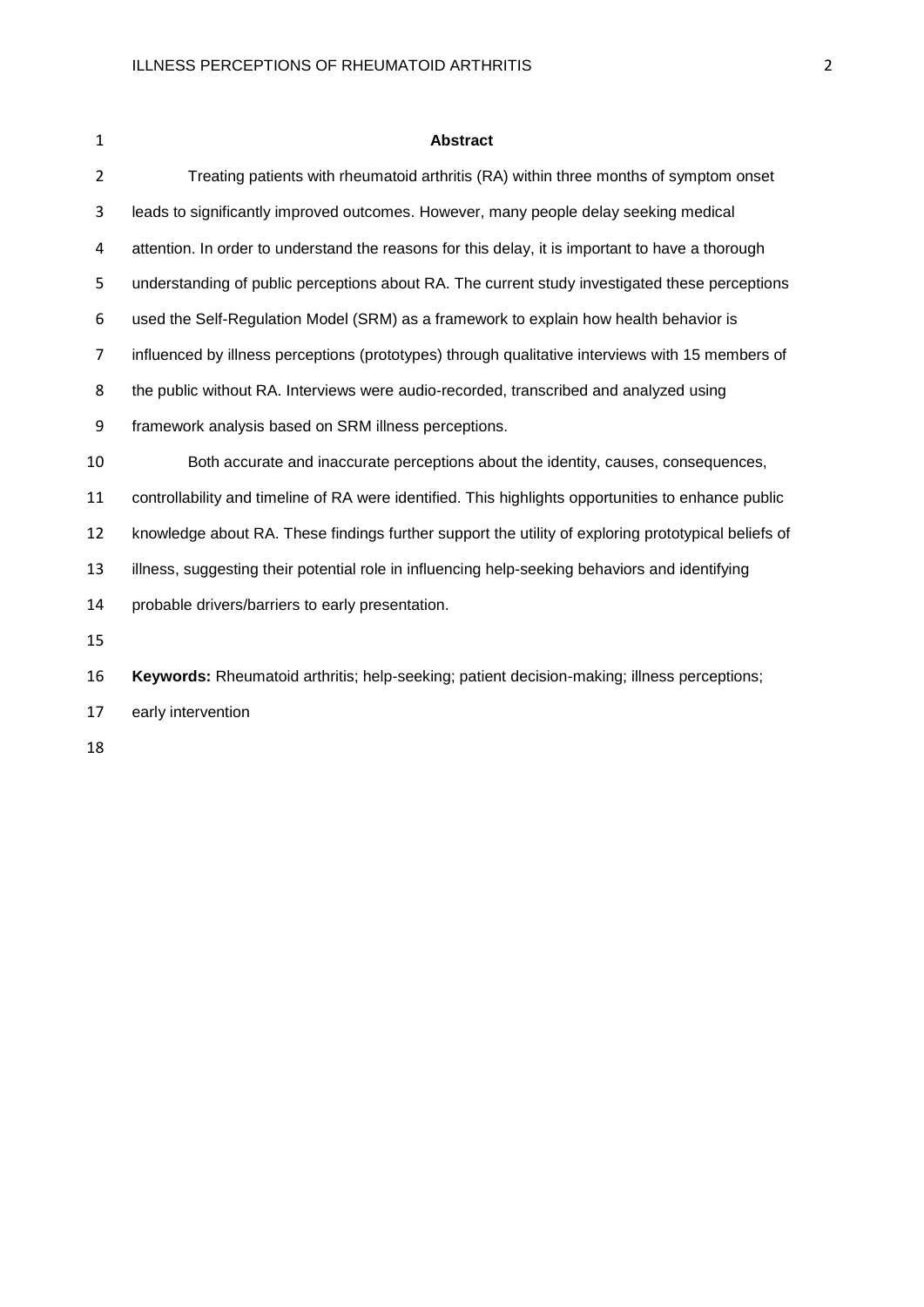Rheumatoid arthritis (RA) is a systemic chronic inflammatory disease which primarily affects the peripheral joints. Its early symptoms are articular (e.g. joint stiffness, pain and swelling) and systemic (e.g. fatigue and mood disturbance). The sometimes non-specific nature of its initial symptoms can make it difficult for both health care professionals and patients to identify the disease in its earliest phases (Stack et al., 2014; Stack, Shani, Mallen, & Raza, 2013). The first three months following the clinical onset of RA represent a key therapeutic window during which drug treatment with disease-modifying anti-rheumatic drugs (DMARDS) is 8 particularly effective at limiting long-term joint damage (Nell et al., 2004; Raza, Buckley, Salmon, & Buckley, 2006; Scott, Hunter, Deighton, Scott, & Isenberg, 2011; van der Linden et al., 2010). However, there are often considerable delays between symptom onset and the initiation of therapy (Feldman et al., 2007; Kiely, Williams, Walsh, & Young, 2009; Kumar et al., 2007; Mølbæk, Hørslev-Petersen, & Primdahl, 2015). One important source of delay is the patients themselves (Villeneuve et al., 2013). In the UK, people have been shown to delay for a median of 12 weeks at the onset of RA symptoms before seeking help from a healthcare professional, whereas across other European countries patient delay appears to vary between two and 22 weeks (Raza et al., 2011). As a result of these delays, many patients miss the therapeutic window of opportunity (Kumar et al., 2007; Mølbæk et al., 2015). Several models have been proposed to help explain the underlying psychological processes which may lead to delayed help seeking behavior. One of these is the self-regulation model (SRM; also referred to as the common sense model) which provides a framework through which to understand people's thoughts, emotions and behaviors in the context of the development of new symptoms (Leventhal, Halm, Horkowitz, Leventhal, & Ozakinci, 2005; Leventhal, Safer, & Panagis, 1983). The SRM proposes that individuals explore five key 24 concepts, known as illness representations, when they experience new symptoms(Leventhal et al., 2005; Leventhal et al., 1983): (1) Illness identity (the name or label given to the illness and the symptoms which people associate with it), (2) Illness cause (the perceived cause of the condition), (3) Illness consequences (beliefs about the consequences of the condition including its physical and social impact), (4) Illness timeline (beliefs about how long the illness will last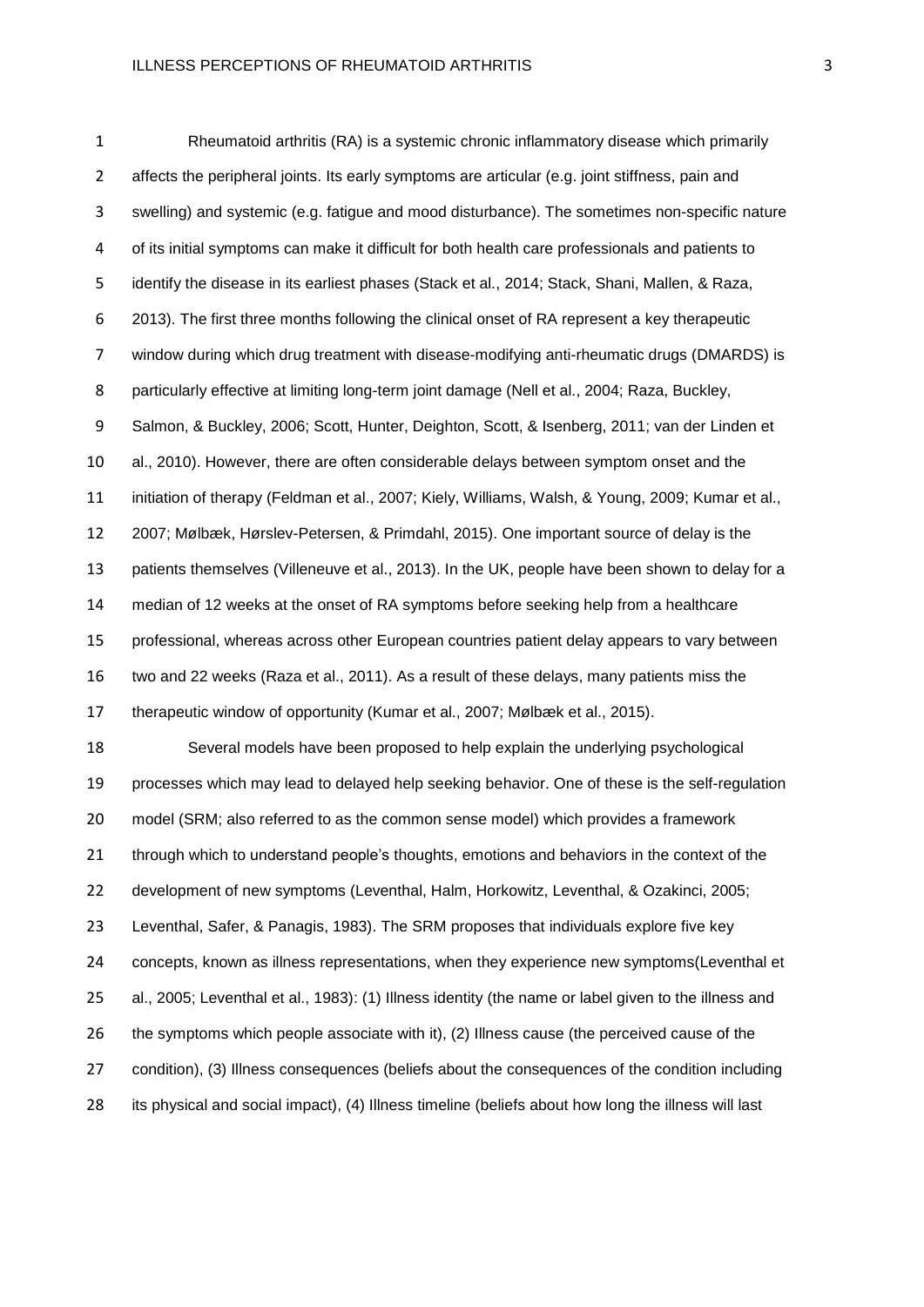and its curability) and (5) Illness controllability (beliefs about whether the illness can be

controlled and its symptoms alleviated).

 'Prototypical illness beliefs' are the illness representations held by people who have no personal experience of the illness in question (Bishop & Converse, 1986). These beliefs are influenced by cultural societal understandings and knowledge about the illness which is often derived from the media, family and peers (Shaw, 1992). The prototypes of some illnesses may be better formed than those of others. Knowledge surrounding the symptoms and management common illnesses such as the flu may be more complete, robust and reliable than that held about rarer conditions such as RA (Leventhal et al., 2005).

 Illness representations have been shown to be useful for understanding outcomes and behaviors throughout the course of a patient's journey with RA (Hyphantis et al., 2013; Sharpe, Sensky, & Allard, 2001; van Os, Norton, Hughes, & Chilcot, 2012), and may play an important role in decisions to seek help when new symptoms emerge (Berkanovic, Telesky, & Reeder, 1981; Cameron, Leventhal, & Leventhal, 1993). Cameron and colleagues found that the more severe a disease was perceived to be (identity), the shorter the delay was between symptom onset and seeking help (Cameron et al., 1993).

 The few studies that have investigated the prototypical beliefs about rheumatic disease held by the general public indicate that beliefs are often inaccurate (Badley & Wood, 1979; Severo, Gaio, Lucas, & Barros, 2010; Van Der Wardt, Taal, & Rasker, 2000). Factors such as age and personal experience with joint problems may affect these beliefs (Badley & Wood, 1979). Indeed, research with older people experiencing musculoskeletal symptoms shows that they are able to distinguish between "normal aches and pains", and the symptoms of more serious problems such as RA (Grime, Richardson, & Ong, 2010; Mora, Robitaille, Leventhal, Swigar, & Leventhal, 2002).

 Illness representations or prototypical models that do not concur with the experiences of those suffering with the illness or with current medical understanding, are known as illness misperceptions (Stack, Simons, Kumar, Mallen, & Raza, 2013). Illness misperceptions held about RA may include ideas that RA is a trivial condition or a normal part of aging and may mislead people into believing that the symptoms of the condition do not require them to seek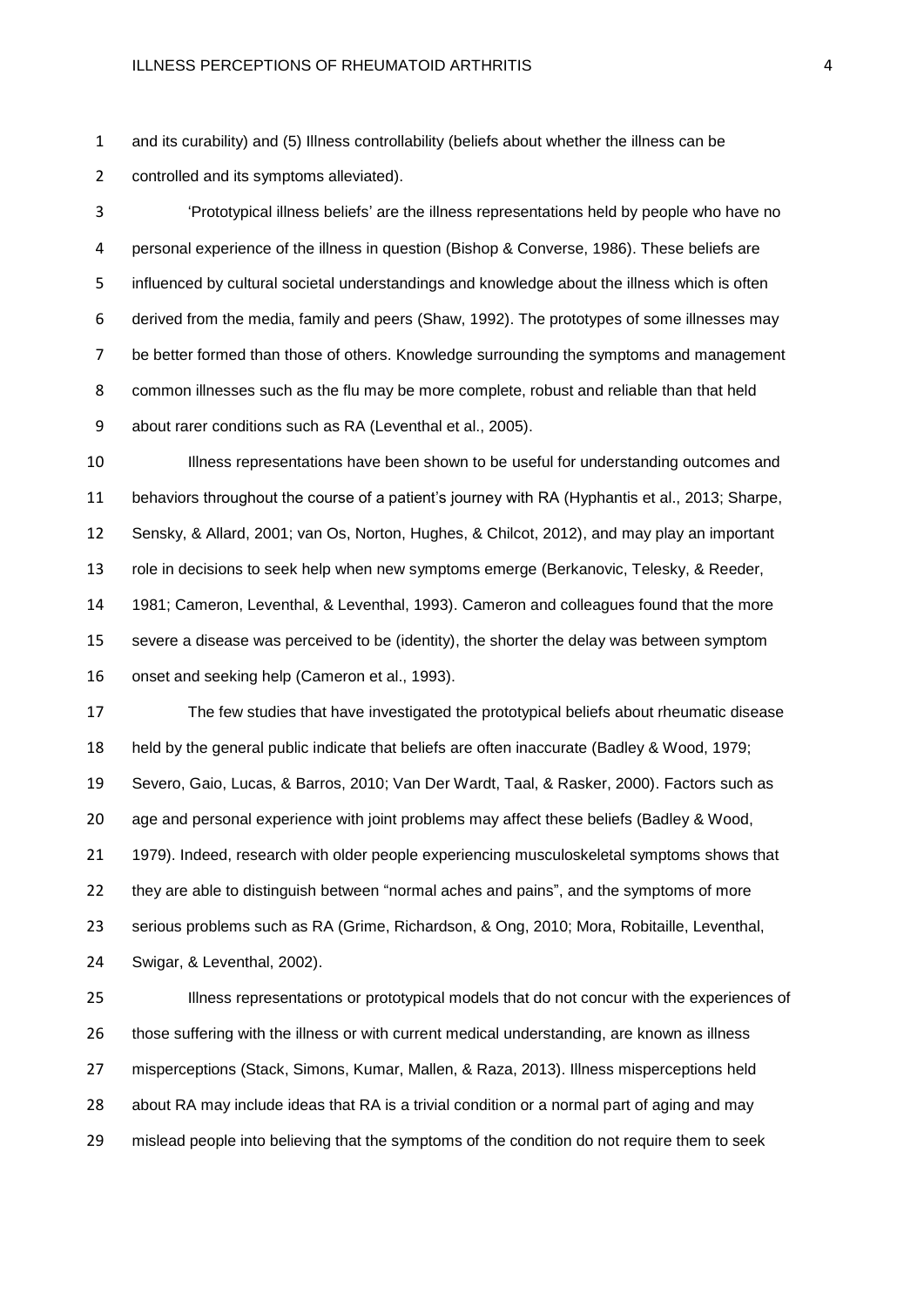medical attention. Cultural beliefs and understanding may also affect the processes of symptom recognition and help-seeking (Kumar, Daley, Khattak, Buckley, & Raza, 2010). Investigating the prototypes of RA held by members of the public, could help us understand the processes involved in the help-seeking decision-making process (Treharne et al., 2010). However most research looking at the prototypical beliefs related to RA, especially in the UK, has been primarily focused on arthritis in general and is relatively dated and thus might not reflect current perspectives (Severo et al., 2010; Van Der Wardt et al., 2000). The current study investigated the (mis)perceptions and prototypical beliefs that members of the general public (without RA) had about RA and its symptoms through a series of qualitative interviews. In addition the interviews explored their anticipated feelings, thoughts and behavior if confronted with symptoms of RA (specifically joint pain, joint stiffness and swelling). The use of qualitative interviews allow an in-depth exploration of the current perceptions of the general public about RA which in the future will be used to inform larger scale quantitative studies. A novel aspect of the current study is further that it systematically evaluates all five concepts of the SRM in relation to prototypical beliefs about RA.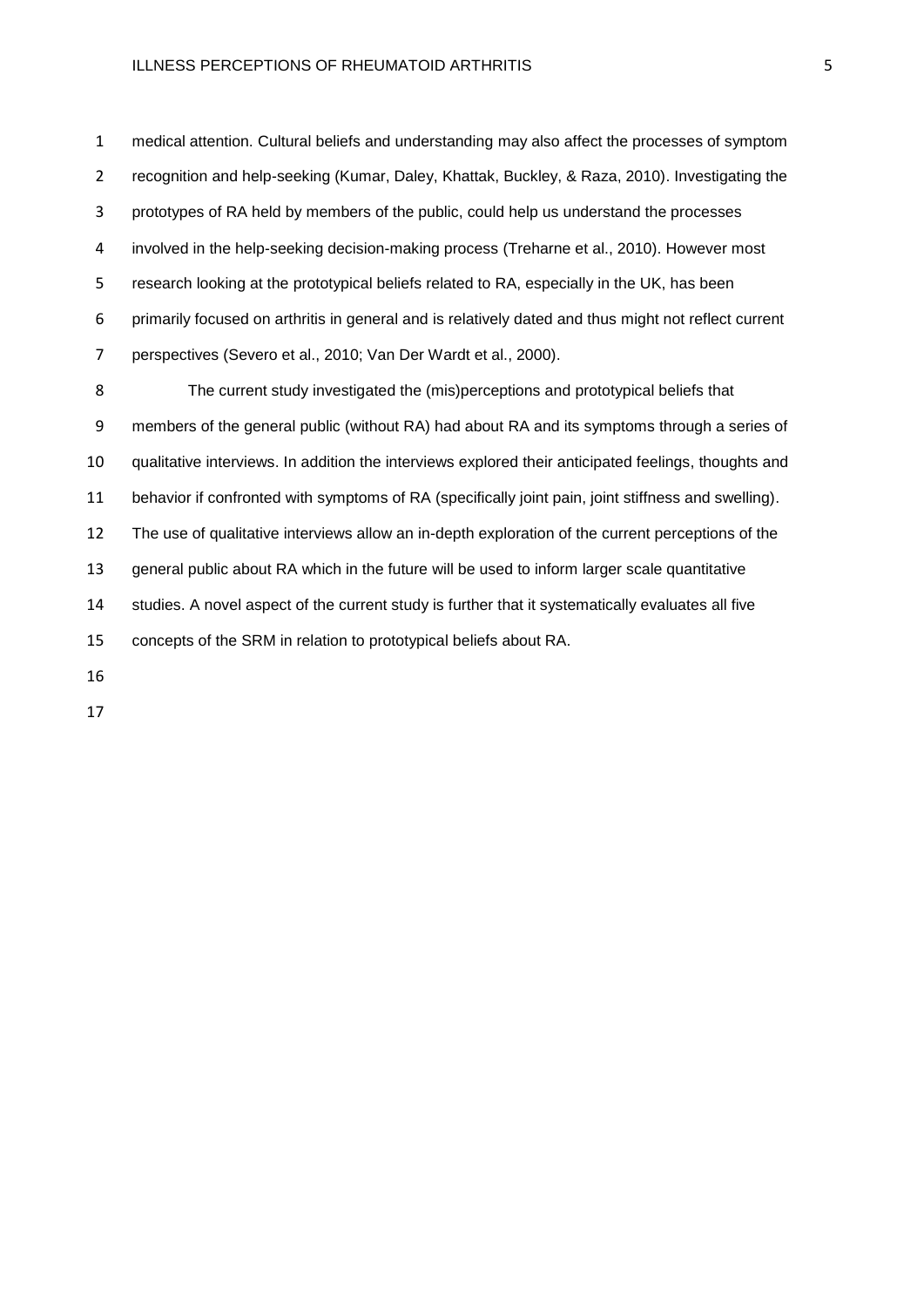| $\mathbf{1}$   | <b>Methods</b>                                                                                    |
|----------------|---------------------------------------------------------------------------------------------------|
| $\overline{2}$ |                                                                                                   |
| 3              | <b>Participants</b>                                                                               |
| 4              | Members of the general public aged 18 or over and without a diagnosis of inflammatory arthritis   |
| 5              | (including RA) registered with two inner-city practices from Primary Care Research Network        |
| 6              | Central England (PCRNCE) North Spoke, were invited to take part in an interview study looking     |
| 7              | at the public perception of long term illnesses and seeking help. A Clinical Studies Officer      |
| 8              | (CSO) from PCRNCE North Spoke extracted names of potential participants from the patient list     |
| 9              | of participating practices, excluding participants with a diagnosis of inflammatory arthritis.    |
| 10             | Participants were purposively sampled from three age groups (18-40, 41-60 and over 61years)       |
| 11             | with the largest group being the 41-60s, allowing the final sample to demographically reflect the |
| 12             | age distribution for RA onset. The resulting lists were screened by the responsible GP to         |
| 13             | exclude vulnerable patients whom they deemed unsuitable for the study. The CSO sent patients      |
| 14             | on the screened lists an invitation letter and participant information form on behalf of the GP   |
| 15             | practice and the researchers; these documents explained that the study was about the public       |
| 16             | perception of long term illnesses and seeking help. Reminders were sent to non-responders         |
| 17             | after two weeks. Those interested in participating contacted GS directly to arrange an interview. |
| 18             | A total of 416 patients were approached in several mail outs spread out over two months and       |
| 19             | recruitment was ceased when data saturation was achieved. Data presented here came from a         |
| 20             | larger data set of 38 interviews with members of the public, of whom some knew people with RA     |
| 21             | and others did not (Simons, Mallen, Kumar, Stack, & Raza, 2015). As the current manuscript        |
| 22             | focuses on the RA prototypes of individuals who have no personal experiences with RA, the         |
| 23             | current analyses are restricted to those interviews where the interviewee reported that they      |
| 24             | were not related to and did not personally know anyone with RA.                                   |
| 25             |                                                                                                   |

### **Interview procedure**

 The semi-structured interviews were conducted (by GS) in the general practices. The interview schedule was derived from previous research into barriers to help-seeking in patients with new onset RA (Stack et al., 2012) and was further informed by the literature on prototypical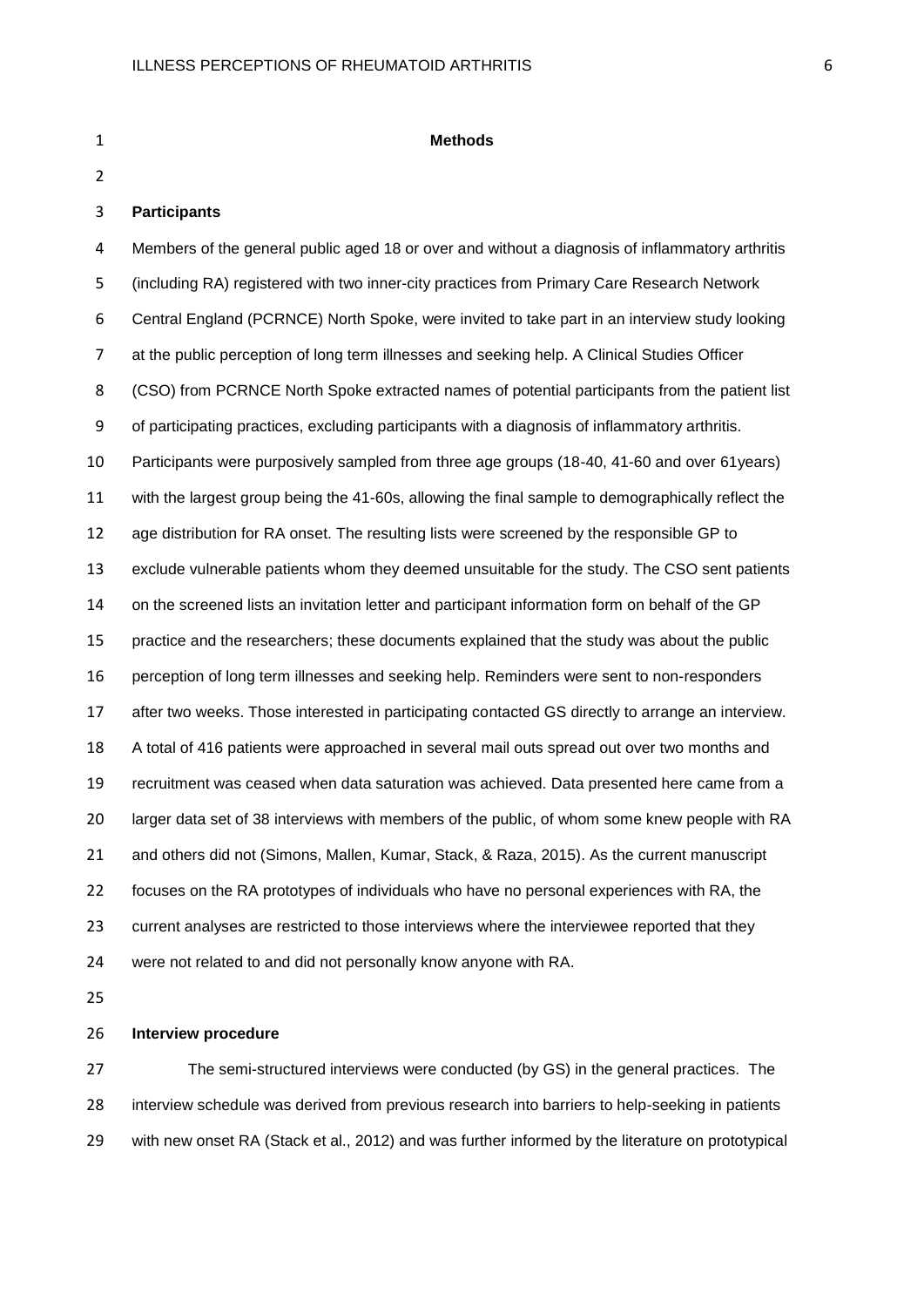illness beliefs (Bishop & Converse, 1986) , illness perceptions (Cameron et al., 1993), and the SRM. The interview schedule was developed with two patient research partners with RA who modified some questions to reflect their personal experiences.

 The interviews explored knowledge and perceptions about RA and its symptoms (e.g. what would you think if your fingers were swollen). Participants were also asked what symptoms they associated with RA, OA and arthritis in general and about their illness perceptions of RA (See Table 1 for the interview guide).

#### **Analysis procedure**

 The interviews were audio recorded and transcribed verbatim. The interview data were analyzed using framework analysis (Ritchie & Lewis, 2003; Smith & Firth, 2011; Gale, Heath, Cameron, Rashid, & Redwood, 2013) whereby the domains of the SRM were used to structure the data and its analysis. The framework method itself is not aligned to a particular epistemological or philosophical approach, but here we are using the SRM as a theoretical framework. RS and AM undertook initial blind coding on three transcripts and areas of disagreement were discussed so that concordance in coding could be reached before AM coded the remaining transcripts. The codes were then grouped into the most frequently occurring categories. These categories were subsequently mapped onto the five SRM representations of illness (i.e. (1) Illness identity, (2) Illness cause, (3) Illness timeline, (4) Illness consequences and (5) Illness controllability) by AM, and then confirmed independently by RS 21 and GS. Excerpts of the interview transcripts were also presented to patient research partners associated with the project who provided feedback on the coding and analysis of the interview data. No substantial changes to the coding were needed as a result of this process. **Ethics** Ethical approval for the study was obtained from the South West - Bristol Research

Ethics Committee (REC ref 12/SW/0195) and all participants gave written informed consent.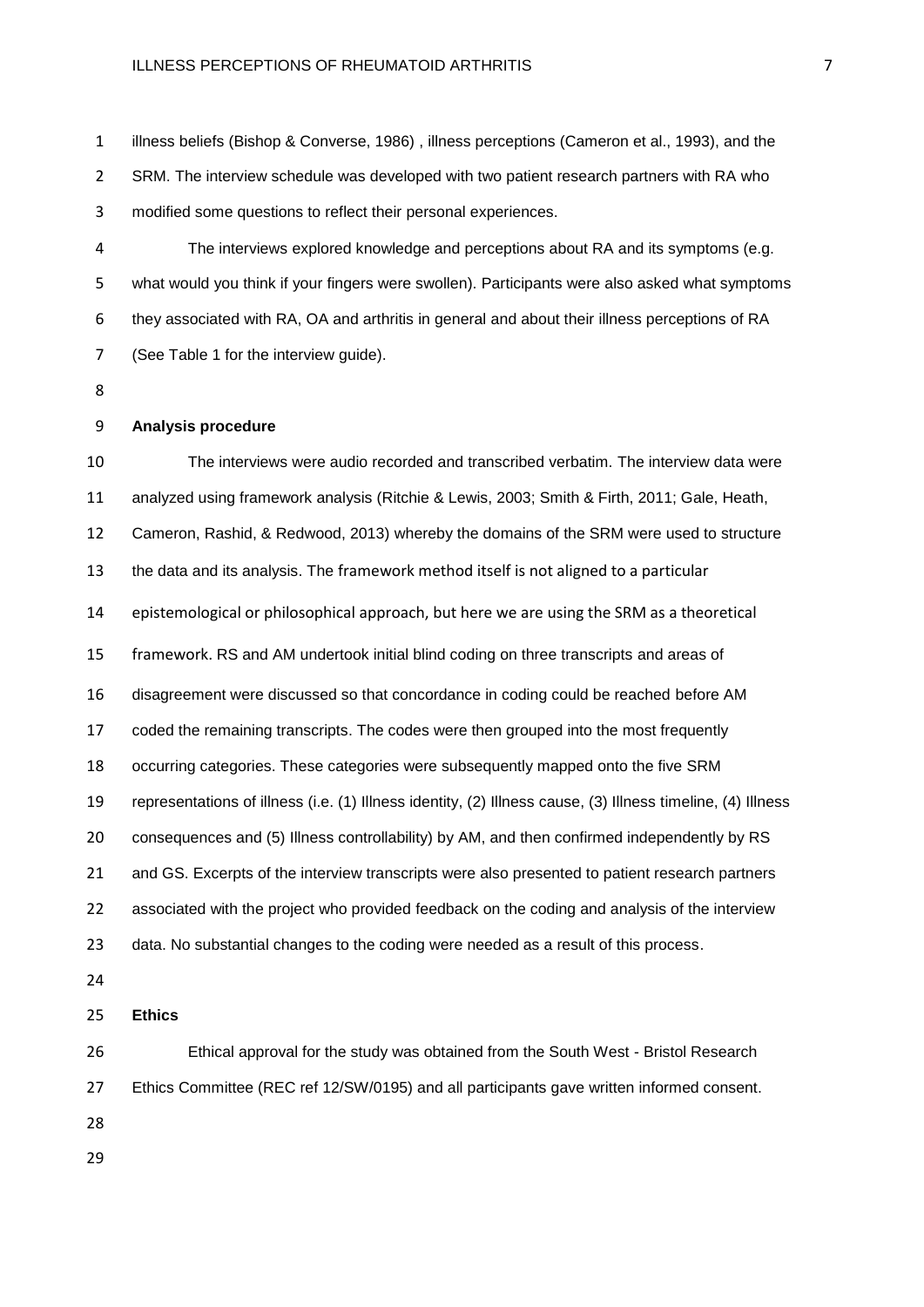| $\mathbf{1}$   | <b>Results</b>                                                                                      |
|----------------|-----------------------------------------------------------------------------------------------------|
| $\overline{2}$ | <b>Participants</b>                                                                                 |
| 3              | Fifteen (12 females) of the 38 participants fitted the criteria for inclusion in the current        |
| 4              | paper (i.e. aged over 18, no diagnosis of inflammatory arthritis and no family or friends with RA). |
| 5              | Although none of the subsample of participants knew someone with RA, several participants did       |
| 6              | indicate that either they, or an acquaintance, suffered from osteoarthritis (OA) or another non-    |
| 7              | inflammatory joint problem. All participants were white British and aged between 28 and 77          |
| 8              | years ( $M = 57.5$ , $SD = 15.3$ ; see also Table 2).                                               |
| 9              |                                                                                                     |
| 10             | <b>Themes</b>                                                                                       |
| 11             | The data presented reflect participants' prototypical understandings of RA organized                |
| 12             | around the five main SRM illness representations. Themes and subthemes are presented in             |
| 13             | Table 3. Illustrative quotations for each of these are presented below. Participants are identified |
| 14             | by their participant number (p; e.g. p01)                                                           |
| 15             |                                                                                                     |
| 16             | Theme 1: Identity beliefs. This theme focused on participants' knowledge about RA                   |
| 17             | and its symptoms. When asked directly, many participants expressed a lack of knowledge about        |
| 18             | the different types of arthritis and about RA in particular. Many felt that very little was heard   |
| 19             | about RA and that the general public needed more information. For example one participant           |
| 20             | highlighted that despite having been a nurse, she knew very little about RA, and thus               |
| 21             | questioned how non-medically trained people might know about it. Other participants                 |
| 22             | recognized that RA causes joint stiffness, restricted movement, deformity and disability.           |
| 23             |                                                                                                     |
| 24             | "The fact that I don't know much about it (RA), is I suppose, worrying, because, you                |
| 25             | know, what are people that are non-medically trained going to know about it? So,                    |
| 26             | maybe, I just think if there was more education out there maybe it would help people".              |
| 27             | (p09)                                                                                               |
| 28             |                                                                                                     |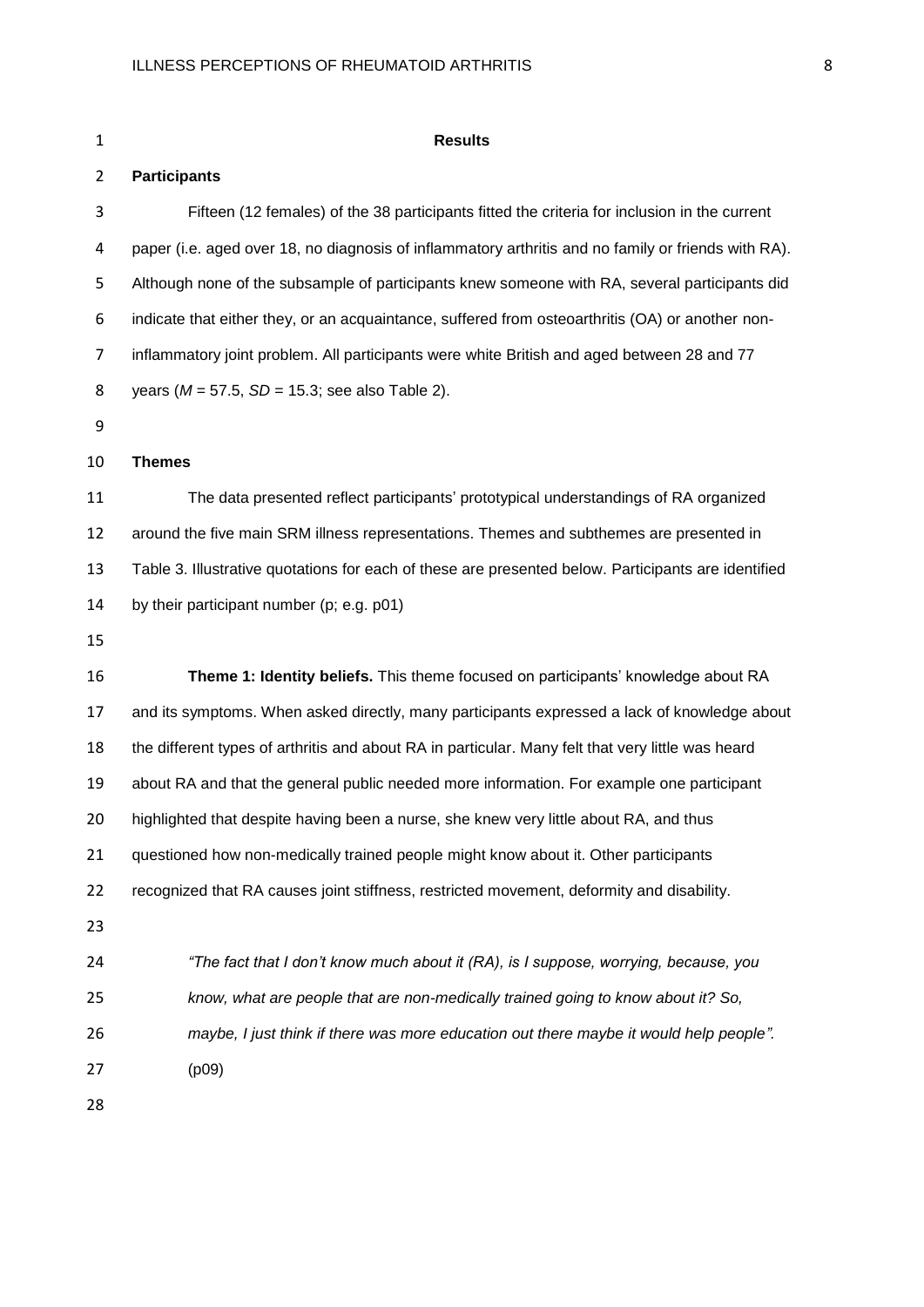| 1  | In terms of processes operating within the rheumatoid joint, many participants                   |  |
|----|--------------------------------------------------------------------------------------------------|--|
| 2  | associated RA with 'general joint wear and tear'. Furthermore, when participants were asked to   |  |
| 3  | describe the potential symptoms of RA, they often described symptoms typical of OA or            |  |
| 4  | osteoporosis instead.                                                                            |  |
| 5  |                                                                                                  |  |
| 6  | "Other than it's a deterioration of the roughing of the bone surface I think. And friction       |  |
| 7  | builds up between the joint." (p01)                                                              |  |
| 8  |                                                                                                  |  |
| 9  | On the other hand, some participants talked about joint inflammation and identified that         |  |
| 10 | as the cause of joint pain. In some cases a more systemic description of RA was given. Several   |  |
| 11 | participants further identified RA as an auto-immune disease, described by several participants  |  |
| 12 | as the body "damaging itself".                                                                   |  |
| 13 |                                                                                                  |  |
| 14 | "What causes the pain in the joints? I presume that, it's something to do with                   |  |
| 15 | inflammation as much as anything else.  It's usually joints that are inflamed, skin (can         |  |
| 16 | be) inflamed as well, but joints are inflamed. Joint inflammation, it does cause pain. I         |  |
| 17 | don't know what it quite does to the nerve endings but it presumably irritates the nerve         |  |
| 18 | endings and that's what causes the pain." (p11)                                                  |  |
| 19 |                                                                                                  |  |
| 20 | "Rheumatoid arthritis. When I think about that, I think, and I'm probably quite wrong, it        |  |
| 21 | was like an autoimmune arthritis." (p09)                                                         |  |
| 22 |                                                                                                  |  |
| 23 | Theme 2: Causes of arthritis. This theme focused around participants' descriptions of            |  |
| 24 | the potential causes of arthritis in general and RA in particular. Many participants saw joint   |  |
| 25 | problems as a "natural" or "common" part of ageing and, as a result, felt that there was not     |  |
| 26 | much that could be done about its onset or progression. When asked specifically about the        |  |
| 27 | typical age that someone may develop RA, many participants associated RA with "older" people     |  |
| 28 | whereas some felt that it mainly affected younger people or indicated that its incidence was not |  |
| 29 | age related.                                                                                     |  |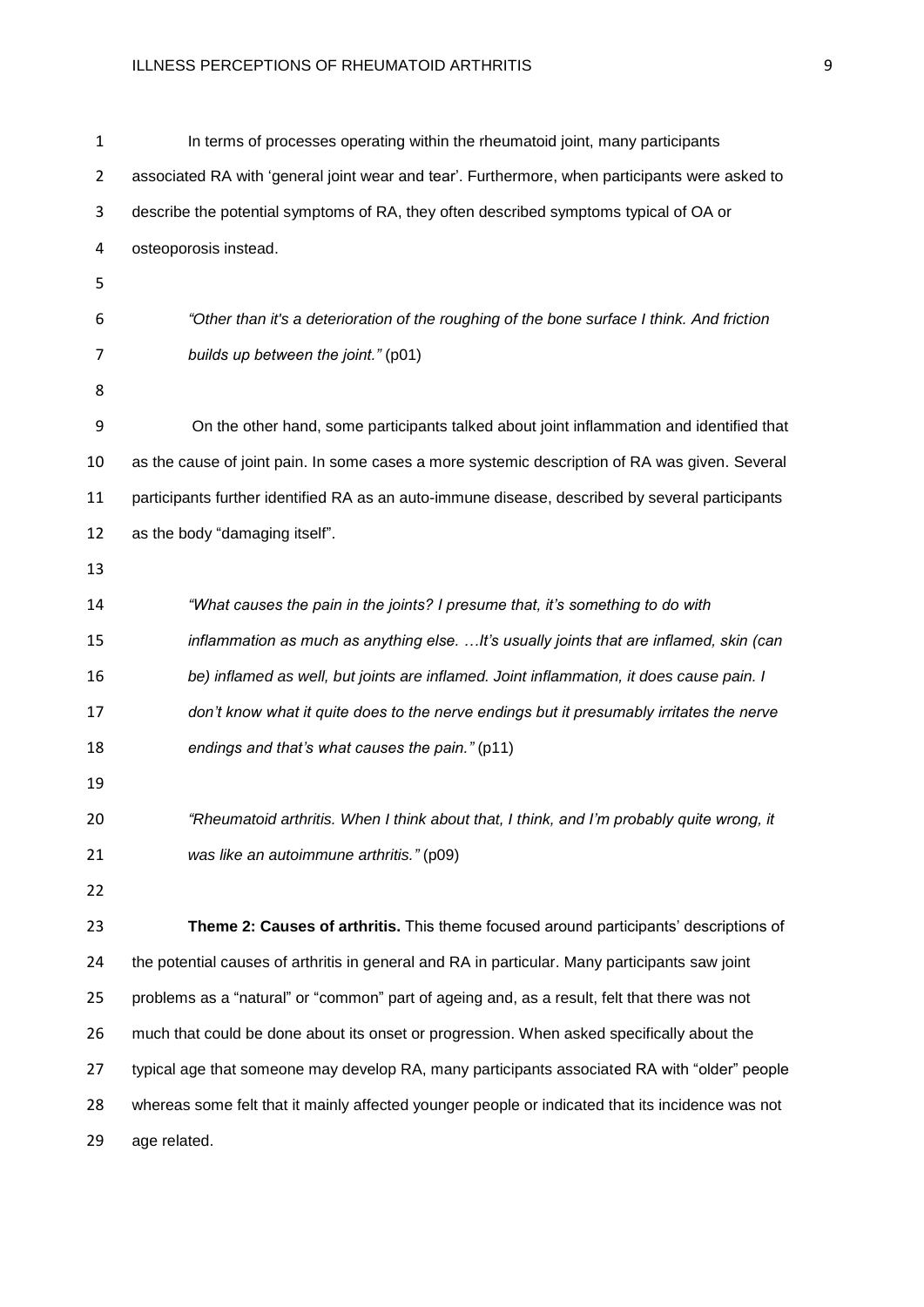| 1  |                                                                                                  |
|----|--------------------------------------------------------------------------------------------------|
| 2  | "Aches and pains are just something that you get as you get older. (p07)                         |
| 3  | I'd always assumed that it (RA) was, sort of, young or early middle aged people that got         |
| 4  | it, I never thought about old people getting it." (p11)                                          |
| 5  |                                                                                                  |
| 6  | Participants suggested that the joint symptoms associated with RA might be the result            |
| 7  | of being involved in certain activities, such as (over-) exercising, playing high impact sports  |
| 8  | and/or specific occupations such as nursing and heavy industry. Participants also mentioned      |
| 9  | the potential causal role of diet in the development of RA and suggested that specific foods     |
| 10 | might influence the chances of developing arthritis. Some participants suggested that arthritis, |
| 11 | including RA, could occur following a fracture or dislocation of a joint.                        |
| 12 |                                                                                                  |
| 13 | "Well, if you've got very heavy industrial occupation that can affect your joints. There's       |
| 14 | a lot of occupations where they're doing a lot of bending over, you know. That can               |
| 15 | affect back pain and eventually your joints, I should imagine." (p03)                            |
| 16 |                                                                                                  |
| 17 | Several participants mentioned that arthritis in general can be hereditary, giving               |
| 18 | examples from their own family history. Others speculated about the possibility that genes play  |
| 19 | a role in the development of RA, although they were generally unsure about this.                 |
| 20 |                                                                                                  |
| 21 | "I don't know if there's a genetic element to rheumatoid, I have no idea if it is or not."       |
| 22 | (p11)                                                                                            |
| 23 |                                                                                                  |
| 24 | Finally, when asked what they would think if the symptoms were to develop in their feet          |
| 25 | rather than hands, some participants suggested alternative causes, with foot symptoms being      |
| 26 | related, for example, to circulatory problems and "fluid retention".                             |
| 27 |                                                                                                  |
| 28 | Theme 3: Consequences. This theme focused on the perceived consequences of                       |
| 29 | being diagnosed with RA. Participants discussed the potential severity of the impact of          |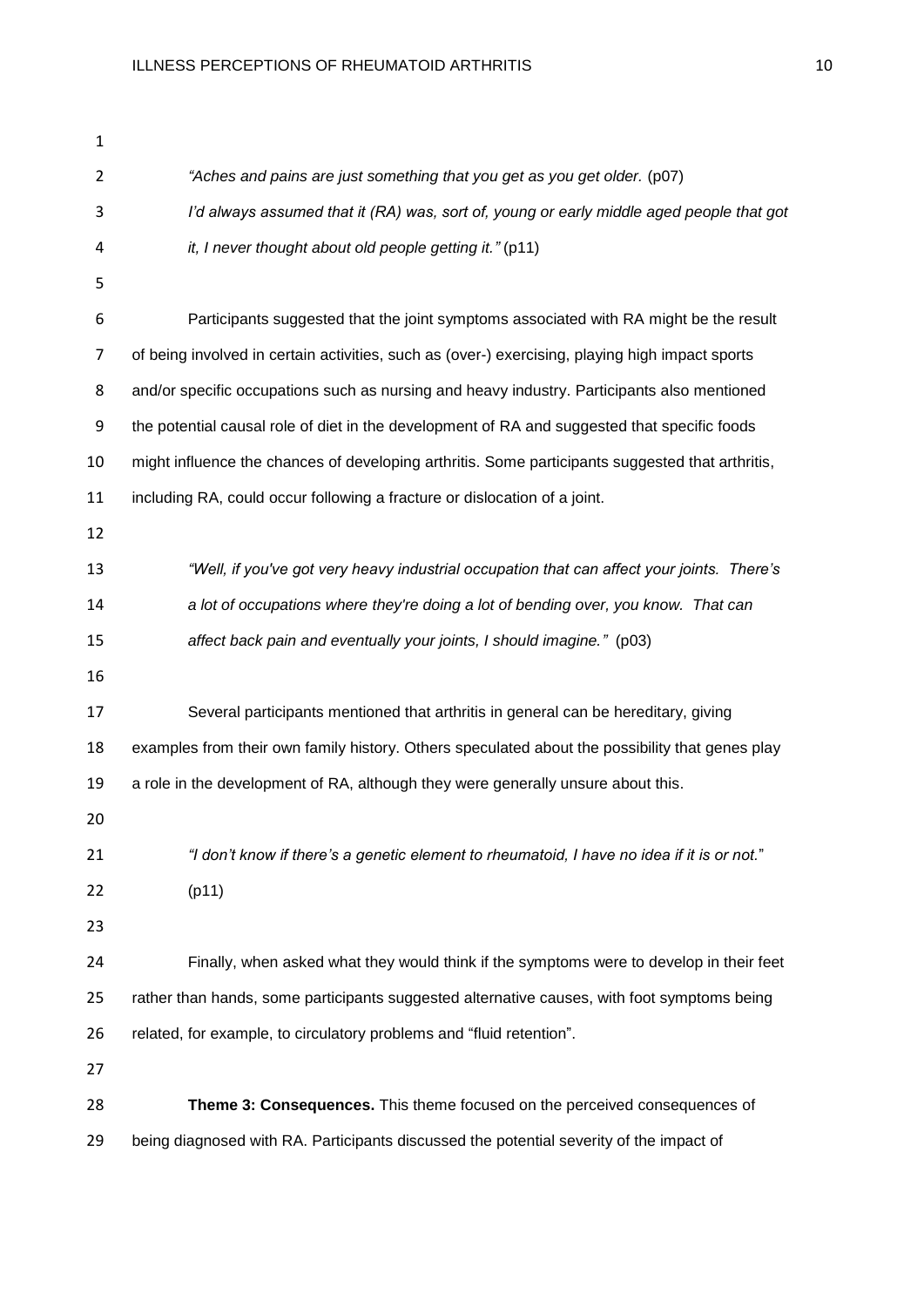(rheumatoid) arthritis on daily living, the types of limitations to activities that may occur and 2 social implications including stigma and difficulty managing social roles. Participants felt that the symptoms of RA would have an impact on mobility. The need for walking aids, such as sticks or frames, was commonly mentioned with many having witnessed this in family or friends 5 suffering with OA or some other form of arthritis/ joint problem. Participants felt that reduced mobility would restrict social and leisure activities, and could lead to potential isolation at home. *"I think being able to get out of the house and I like to visit old churches and castles and get out into the countryside and have pub lunches, if I couldn't do any of that,*[...]." (p01) In addition to mobility, a number of participants speculated how RA might cause 12 difficulty with hand movements such as gripping and highlighted the significant impact of that on daily activities. Many participants highlighted the effect that having RA would have on their ability to work as a consequence for example of difficulties with writing, typing or standing for long periods. Several participants specifically mentioned that RA affecting the hands or feet could lead to difficulty driving. *"Because my hands are really sort of important for, my work. … I can't work, can't drive, can't do anything without my hands. And so that would have a severely limiting effect on me."* (p13) Besides the physical limitations of having RA, many participants discussed potential emotional consequences such as frustration and depression. These emotional consequences were often linked to issues such as the perceived pain, reduced mobility and the progressive nature of the condition. *"I would be very, very upset … because of walking. Because I do so much walking and if that was going to affect me then I think it could affect my mental health a bit."* (p05)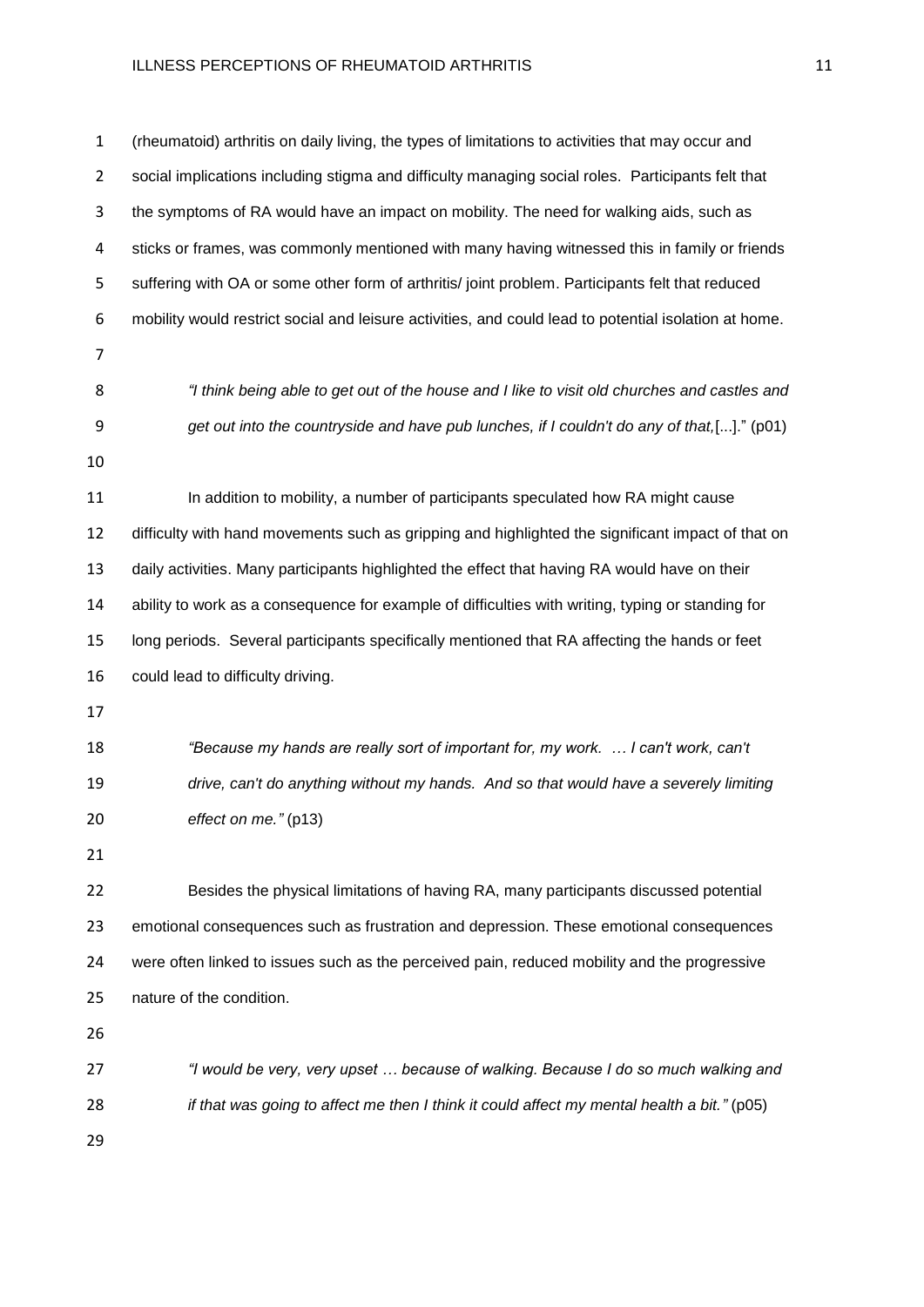| 1  | The progressive decline in mobility and ability to self-care caused by RA was felt by a           |
|----|---------------------------------------------------------------------------------------------------|
| 2  | number of participants to eventually lead to a loss of independence and reliance on others for    |
| 3  | most daily tasks. Overall, it was felt that the symptoms of RA would have serious potential       |
| 4  | consequences for day-to-day activities and quality of life, although one participant did mention  |
| 5  | that RA might vary in severity and thus have different effects on different people.               |
| 6  |                                                                                                   |
| 7  | "And I suppose  there must be degrees of it. I don't think it's quite as black and white          |
| 8  | as you've either got it or you haven't. I should think people sometimes have got degrees          |
| 9  | of it. And depending on the degrees of it,  it becomes serious." (p12)                            |
| 10 |                                                                                                   |
| 11 | Theme 4: Timeline. This theme relates to participants' perceptions about the duration             |
| 12 | of RA and their ideas about its curability and progression. When asked how long they thought      |
| 13 | the disease would last many participants indicated that they thought it would be life-long and at |
| 14 | least one participant suggested that RA might in fact shorten life expectancy.                    |
| 15 |                                                                                                   |
| 16 | "Something that can affect people their whole life and that's something they've got to            |
| 17 | deal with their whole lives, and that they've got to, kind of, consider throughout their          |
| 18 | life." $(p09)$                                                                                    |
| 19 |                                                                                                   |
| 20 | "And I don't know if this sounds right, if their life expectancy is, is less with rheumatoid      |
| 21 | arthritis? If it can be life threatening." (p08)                                                  |
| 22 |                                                                                                   |
| 23 | Whereas some participants felt that RA would gradually progress, others felt that the             |
| 24 | pain associated with it might improve once bones had "fused". In general, participants who        |
| 25 | discussed the possible progression of the disease appeared to rely on their own experiences of    |
| 26 | non-inflammatory joint problems and expected progression to be similar in RA.                     |
| 27 |                                                                                                   |
| 28 | "I think it'll get worse, yeah. I don't think it'll get any better, you know." (p08)              |
| 29 |                                                                                                   |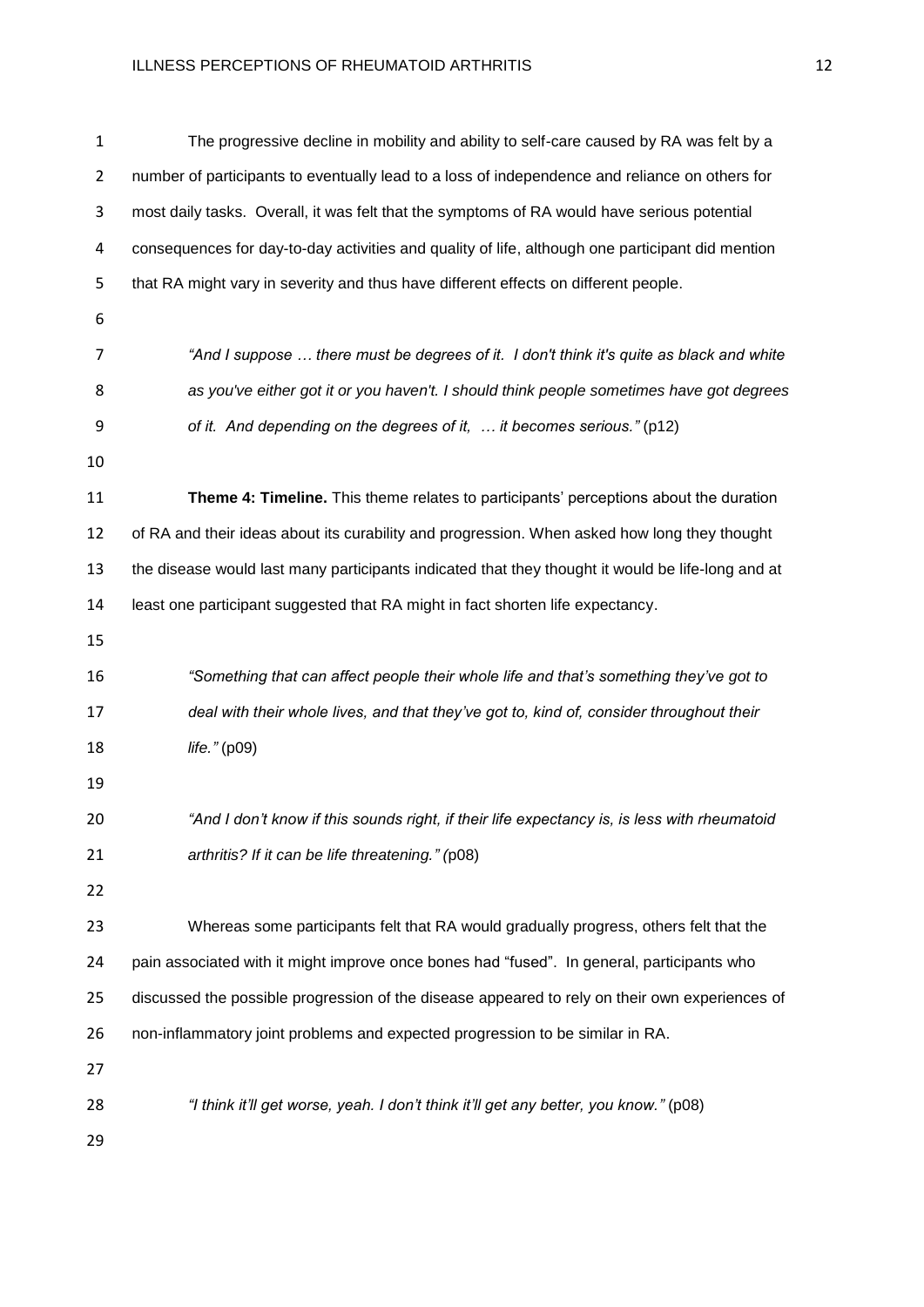*"It used to (be painful), but it's settled down now because I've got to the stage where the bones have all fused themselves together. So I don't get the pain I used to get."* (p14, referring to progression of own unspecified joint problems)

 **Theme 5: Control beliefs.** This theme focused on how participants believed RA could be controlled. Participants proposed a number of self-management techniques such as weight loss, dietary supplements or over-the counter medications, as well as discussing the potential 8 need for prescribed therapies. When directly questioned about the treatment of RA, the majority of participants highlighted that they were not aware of specific treatments for RA. Participants recognized that RA itself could not be cured and although many participants were uncertain of RA specific medications used to manage the illness, some suggested steroids, "autoimmune drugs" and "(joint) injections" for RA management. Participants further believed that certain symptoms of RA, in particular the pain, could be controlled to some extent.

 *"You have to put yourself in your doctor's hands. You know, you assume, be it right or wrong, that they know what they're talking about and that they steer you in the right direction.... I should imagine there are treatments, but just to …what percentage they would help or whatever, I don't know. I hope there are some that can sort of alleviate some of the pain."* (p03)

 *"If you've got rheumatoid arthritis you would be on steroids … but that's about all (I know).*" (p08)

 Several participants mentioned the roles of physiotherapy and hydrotherapy in managing arthritis and indicated that these might be an option for RA. Participants also mentioned a number of lifestyle changes, including changes in diet, which might help control the symptoms, although some were uncertain whether diet changes would indeed help with controlling RA symptoms, especially without medical guidance. The potential benefit of taking "supplements", such as cod liver oil and glucosamine, was commonly highlighted. Another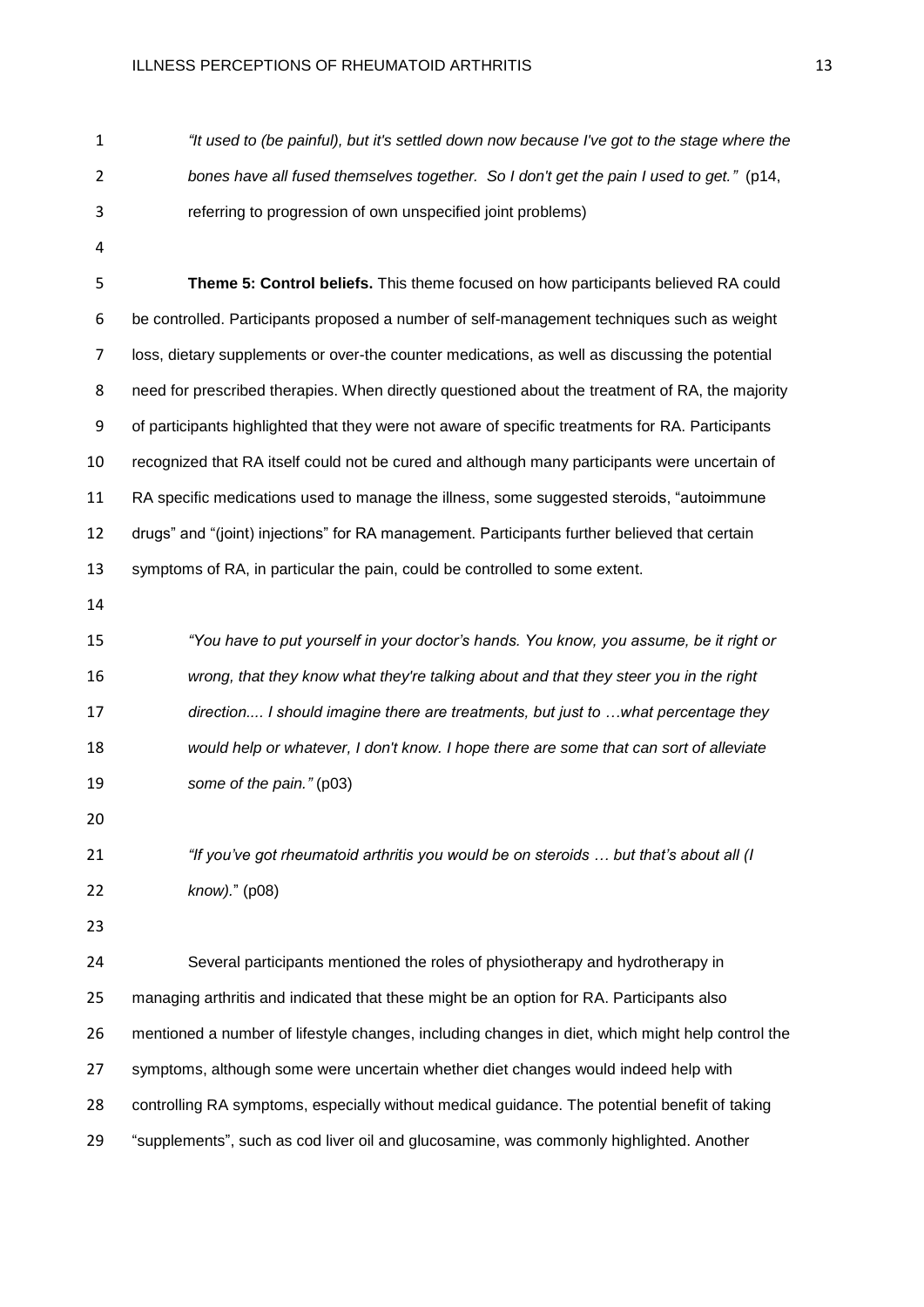lifestyle adaptation which was mentioned was weight loss. Lastly, several participants indicated that they would use appliances at home or at work (e.g. special cutlery, chairs or grab rails) to help with day-to-day tasks if they were to suffer with RA. These were usually mentioned by those with experience of these appliances either for themselves or a family member with arthritis *"I have my glucosamine and I have my cod liver oil, and I do my best you know, and that's all you can do. ... I mean you see articles about people saying diet helps and things, but, they say diet helps anything. They say diet can cure cancer, so I, I've no idea how true that is."* (p11) Many felt that it was not a condition which could be entirely self-managed and that some form of medical advice was needed. However, although the need for medical input was recognized, many participants stated that they would put up with the symptoms for some time, for example until they started to have an impact on daily life. In addition, several participants indicated that would initially try and control the symptoms themselves before consulting the GP, for example using over-the-counter analgesics, such as paracetamol or ibuprofen, to help relieve pain. Some participants would discuss potential causes and management strategies with family or friends. Others would use the internet or reference books to find out information about symptoms. *"I suspect a lot of people don't go to the GP about arthritis much, they'll just go and get themselves some painkillers or you know some painkiller ointment or rub it on, that what I seem to recall the old ladies… and gentlemen used to do."* (p01) **Discussion** This study shows that members of the public often had a limited understanding of the nature of RA, which in turn may impact the way that they react to initial symptoms and seek help, may influence the way they would cope with having RA if they were to develop the disease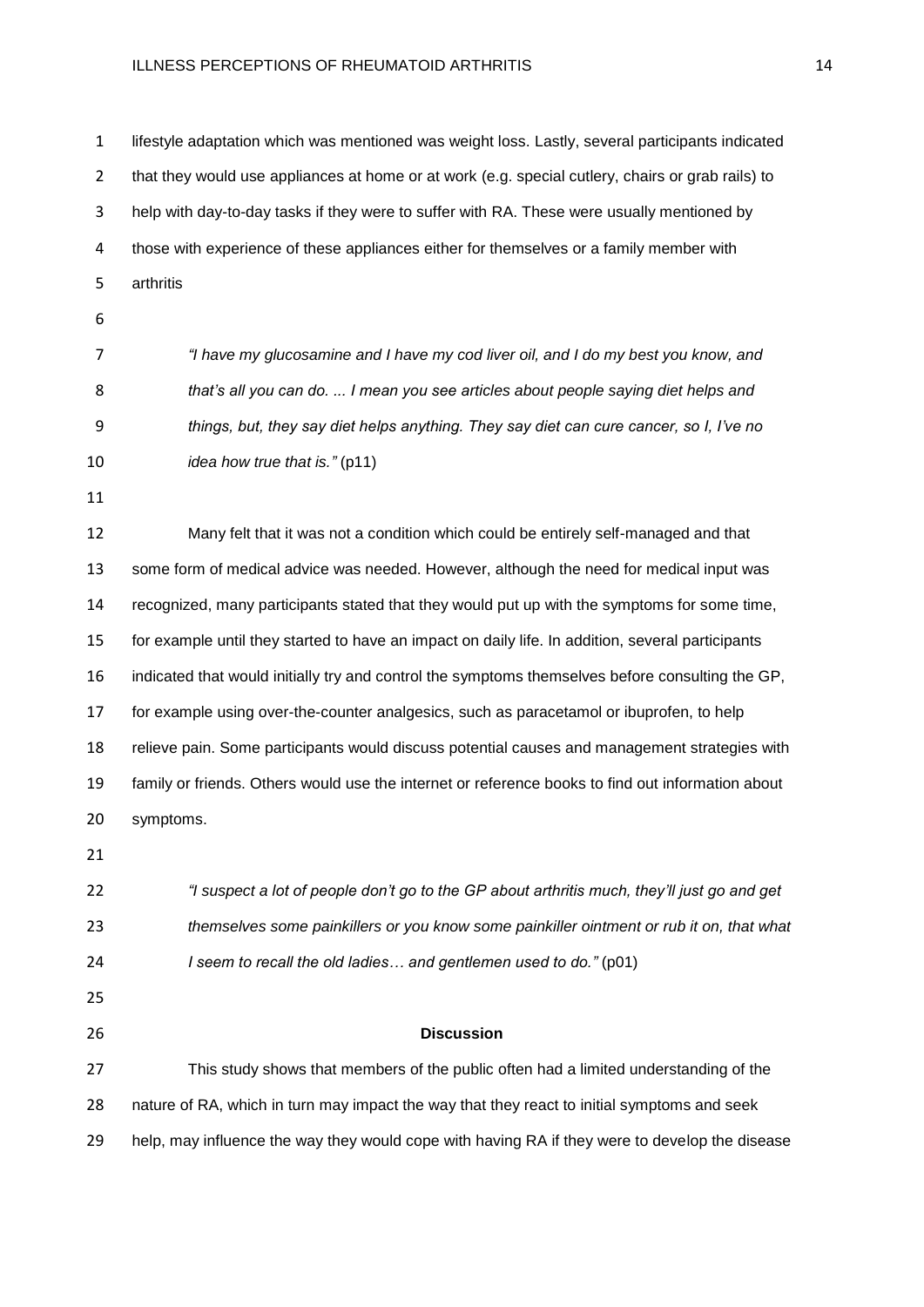and may influence their attitude towards people with RA. We found that the SRM was a useful framework for understanding prototypical illness models, and identifying commonly held perceptions amongst members of the public.

 Overall, knowledge about the **identity** of RA was of variable accuracy. Although symptoms such as joint pain, stiffness and restricted movement were recognized as features of arthritis, the symptoms of RA were often confused with those of the more common condition OA. Few participants correctly recognized the auto-immune or systemic nature of RA. Perceived **causes** of RA included over-exercising, physical occupations, diet and the 'normal ageing process'; the role of genetic factors was mentioned by only a few participants. RA was correctly perceived by many participants to have potentially serious **consequences** for day-to-day activities and quality of life. Participants had a fair idea of the **timeline** of the disease and perceived RA to be a lifelong condition which could be symptomatically managed, but not cured. However, the perceptions regarding the **controllability** of RA varied and, although the need for medical input was acknowledged, there was a general lack of knowledge regarding specific medical treatments that could modulate the disease's natural course, as opposed to simply controlling its associated symptoms. Many participants expressed an intention to self-manage with over-the-counter analgesics for some time prior to consulting a GP.

 Most research looking at knowledge and perceptions of RA amongst members of the general public is now relatively dated, especially in the UK (Badley & Wood, 1979), and may no longer accurately reflect changes in population structure, healthcare services and exposure of the population to health-related information e.g. via the media. Furthermore, key concepts 22 identified in the SRM and prototype models have not been fully studied in relation to RA. This study has advanced understanding of current perceptions and knowledge about RA held by members of the public with no personal experience of the condition.

 Many of the comments made by the interviewees indicate that they were thinking of other types of arthritis and other causes of musculoskeletal symptoms when answering questions about RA. In fact, although none of the participants had RA themselves or knew someone with the disease, many spoke about their experiences with joint problems in general and with OA in particular in response to many of the interview questions. It is clear that the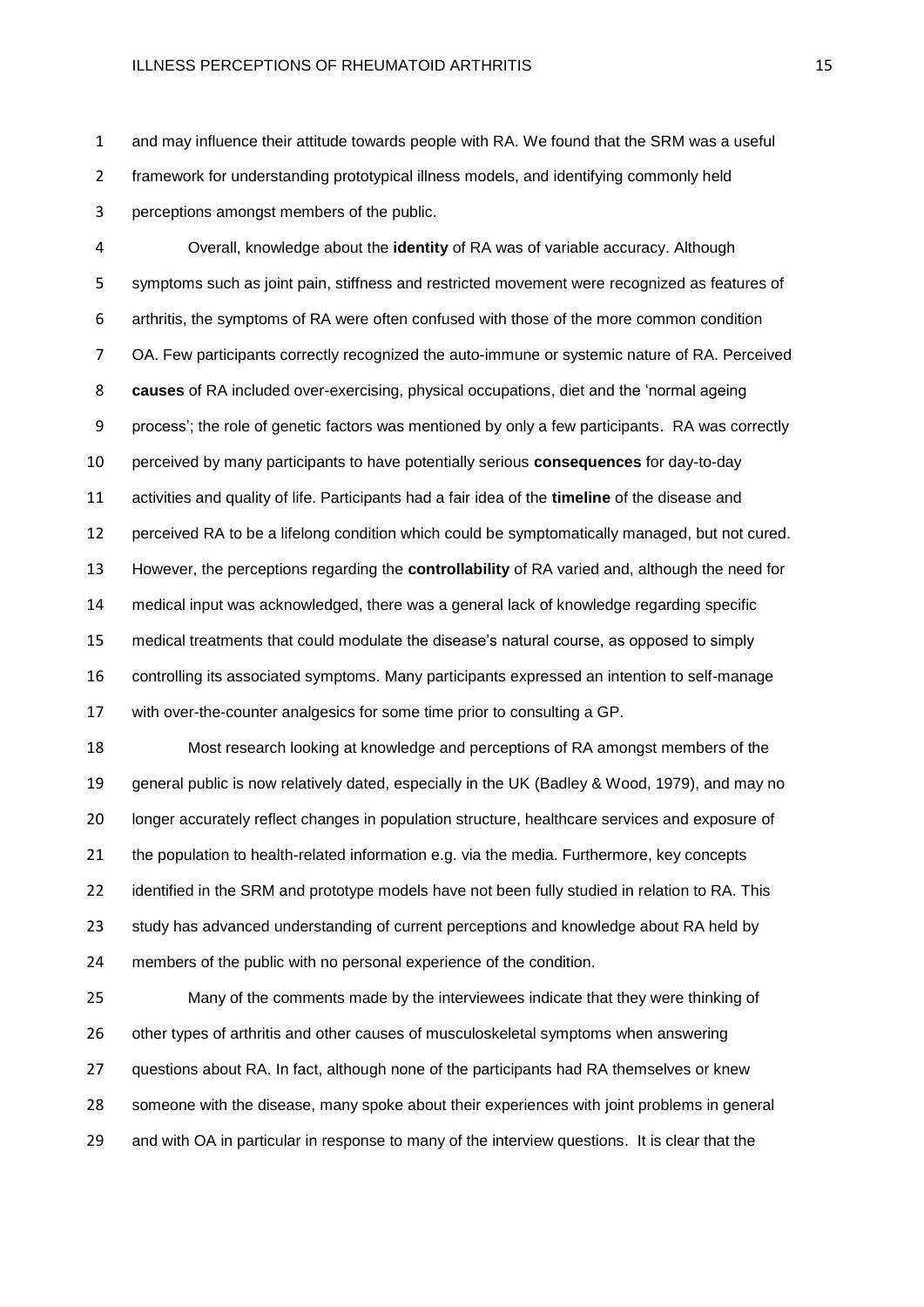prototypical beliefs about RA in our sample were often colored by these experiences. This also reflects the general confusion at the level of the general public between RA and other forms of arthritis, including OA. For certain prototypical beliefs, such as the identity and controllability beliefs, this confusion between RA and OA may lead to illness misperceptions (e.g. regarding the appropriateness of self-management).

 Some of these commonly held misperceptions about RA may cause people to delay help-seeking when confronted with symptoms of new onset RA. The lack of knowledge about features of RA, misconceptions of the causes of RA, the association of the symptoms with 'arthritis' in general (particularly OA) and with 'the natural ageing process', mean that people are unlikely to interpret the symptoms correctly if they were to experience them, or to seek appropriate help. In addition, the lack of awareness of treatments available for RA means that, even if symptoms are correctly interpreted, many would delay presentation whilst self-managing the symptoms. Without the knowledge that early treatment can improve outcome, many people will not understand the importance of early presentation to their healthcare provider.

 Having this record of contemporary illness representations related to RA is important for understanding behavior throughout the course of a patient's journey with RA. Understanding the common perceptions and misperceptions about RA and their effects on health-seeking behavior is essential to help develop effective interventions to reduce the time between symptom onset and initial medical treatment. In addition to its importance in relation to decisions to seek help when symptoms first develop it is likely that the correction of misperceptions will be an important part of supporting patients through their journey with RA and, for example, facilitating their 22 adherence to necessary but potentially toxic immunosuppressive medications.

#### **Conclusion**

 This qualitative study has provided an indication of the current perceptions and understanding of RA symptoms by members of the public without a diagnosis of RA. Furthermore, the focus on RA and its symptoms, unlike existing studies which have examined arthritis in general has proven to be beneficial, as the current research has highlighted that people often confuse RA, OA and other joint-related conditions. The current research also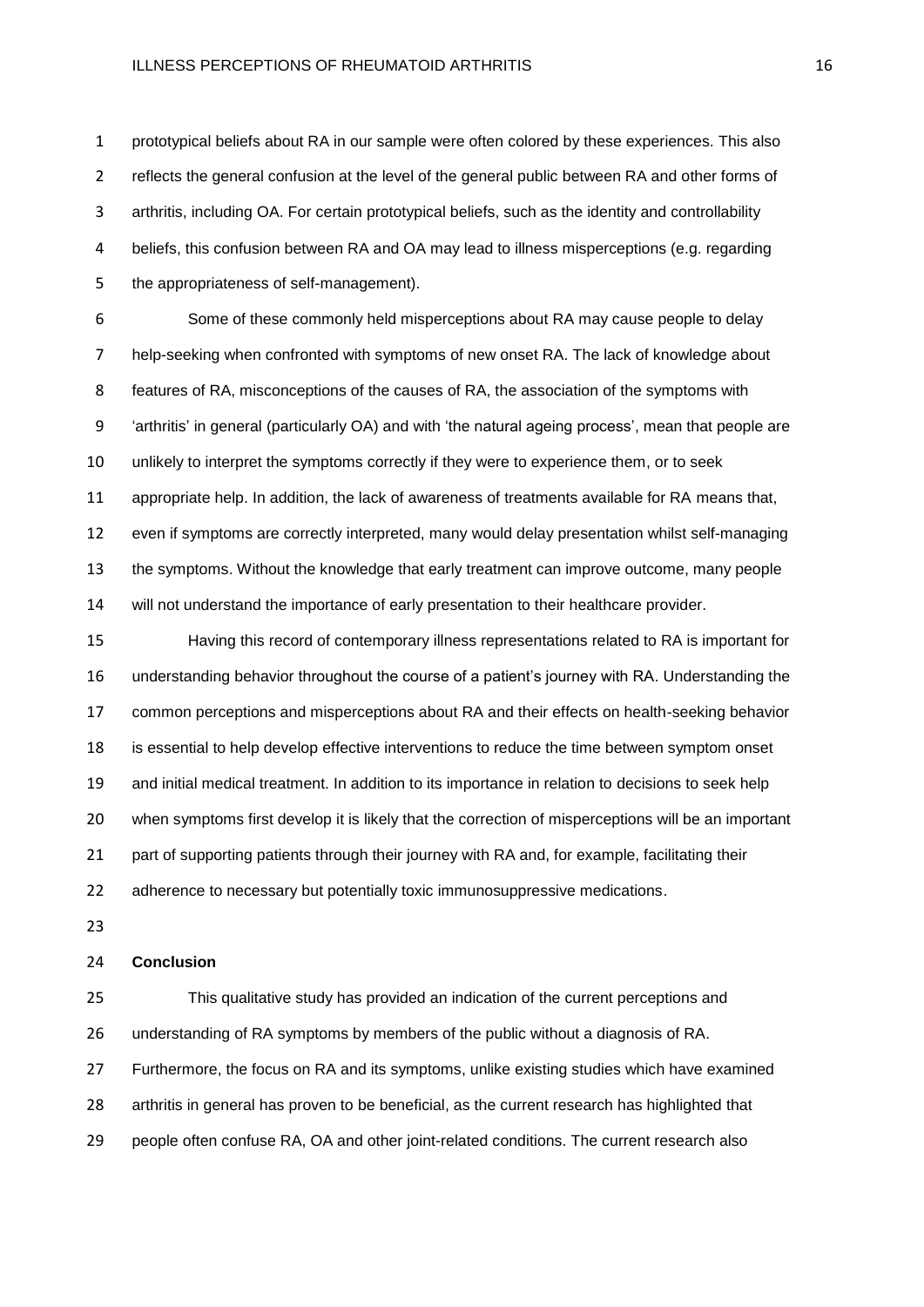demonstrates the suitability of the SRM as a framework for understanding people's knowledge 2 and perceptions of RA. Future studies should quantify these perceptions of the identity, causes, consequences, timeline and controllability of RA in a larger, more representative sample. This will ultimately help inform effective and appropriate public health interventions to improve public understanding of RA and to reduce delays in help-seeking with the early symptoms of RA.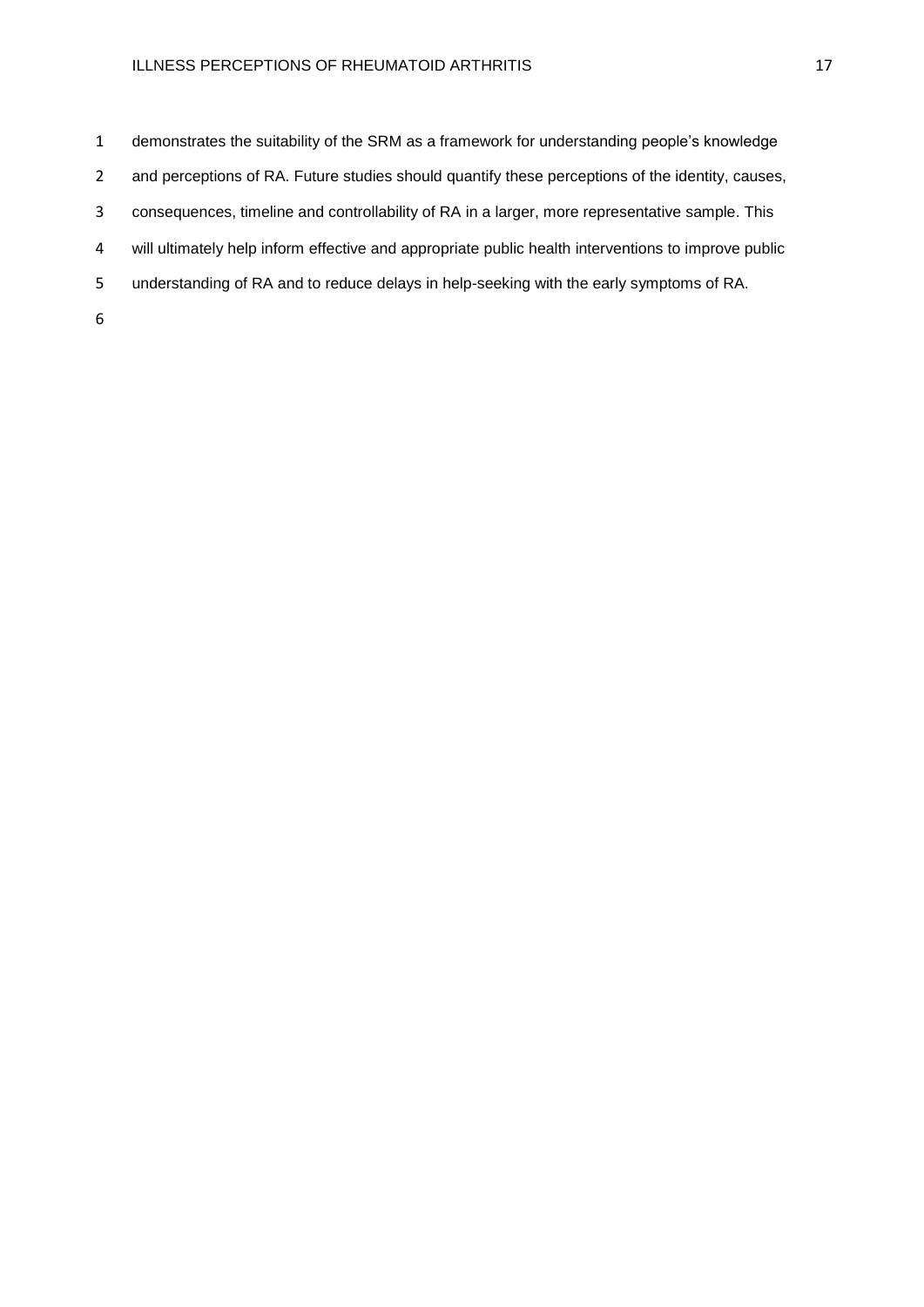| $\mathbf{1}$   | Reference List                                                                                    |
|----------------|---------------------------------------------------------------------------------------------------|
| $\overline{2}$ |                                                                                                   |
| 3              | Badley, E. M. & Wood, P. H. (1979). Attitudes of the public to arthritis. Annals of               |
| 4              | Rheumatic diseases, 38, 97-100.                                                                   |
| 5              | Berkanovic, E., Telesky, C., & Reeder, S. (1981). Structural and social psychological             |
| 6              | factors in the decision to seek medical care for symptoms. Medical Care, 19, 693-709.             |
| 7              | Bishop, G. D. & Converse, S. A. (1986). Illness representations: a prototype approach.            |
| 8              | Health Psychology, 5, 95-114.                                                                     |
| 9              | Cameron, L., Leventhal, E. A., & Leventhal, H. (1993). Symptom representations and                |
| 10             | affect as determinants of care seeking in a community-dwelling, adult sample population. Health   |
| 11             | Psychology, 12, 171-179.                                                                          |
| 12             | Feldman, D., Bernatsky, S., Haggerty, J., Leffondre, K., Tousignant, P., & et al. (2007).         |
| 13             | Delay in consultation with specialists for persons with suspected new-onset rheumatoid arthritis: |
| 14             | a population-based study. Arthritis and Rheumatism, 57, 1419-1425. DOI: 10.1002/art.23086         |
| 15             | Gale, N. K., Heath, G., Cameron, E., Rashid, S., & Redwood, S. (2013). Using the                  |
| 16             | framework method for the analysis of qualitative data in multi-disciplinary health research. BMC  |
| 17             | Medical Research Methodology, 13, 117. doi:10.1186/1471-2288-13-117                               |
| 18             | Grime, J., Richardson, J. C., & Ong, B. N. (2010). Perceptions of joint pain and feeling          |
| 19             | well in older people who reported being healthy: a qualitative study. British Journal of General  |
| 20             | Practice, 60, 597-603. DOI: 10.3399/bjgp10X515106.                                                |
| 21             | Hyphantis, T., Kotsis, K., Tsifetaki, N., Creed, F., Drosos, A. A., Carvalho, A. F. et al.        |
| 22             | (2013). The relationship between depressive symptoms, illness perceptions and quality of life in  |
| 23             | ankylosing spondylitis in comparison to rheumatoid arthritis. Clinical Rheumatology. DOI:         |
| 24             | 10.1007/s10067-012-2162-6                                                                         |
| 25             | Kiely, P., Williams, R., Walsh, D., & Young, A. (2009). Contemporary patterns of care             |
| 26             | and disease activity outcome in early rheumatoid arthritis: the ERAN cohort. Rheumatology, 48,    |
| 27             | 57-60. DOI: 10.1093/rheumatology/ken406                                                           |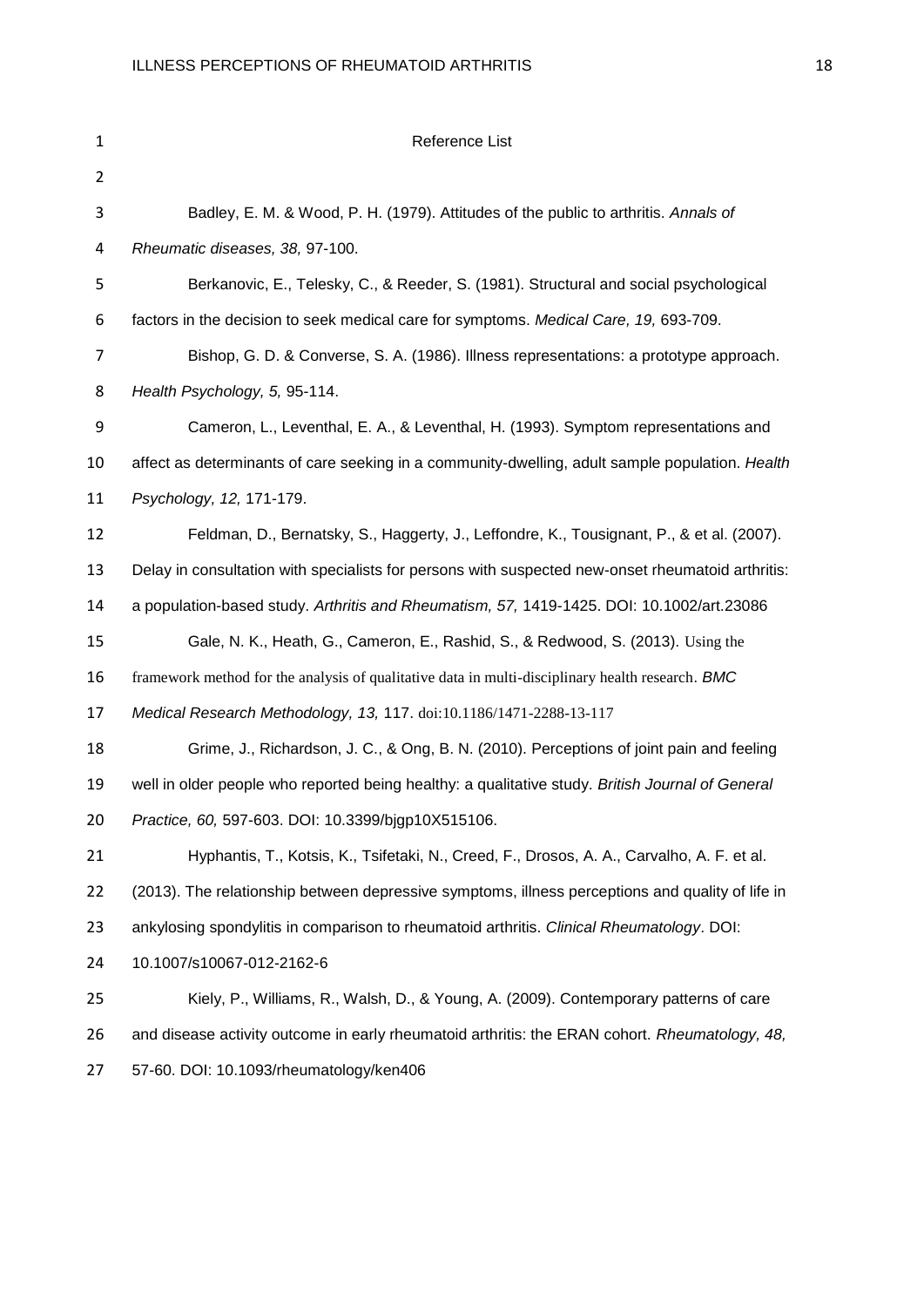| $\mathbf{1}$   | Kumar, K., Daley, E., Carruthers, D., Situnayake, D., Gordon, C., Grindulis, K. et al.            |
|----------------|---------------------------------------------------------------------------------------------------|
| $\overline{2}$ | (2007). Delay in presentation to primary care physicians is the main reason why patients with     |
| 3              | rheumatoid arthritis are seen late by rheumatologists. Rheumatology, 46, 1438-1440.               |
| 4              | Kumar, K., Daley, E., Khattak, F., Buckley, C. D., & Raza, K. (2010). The influence of            |
| 5              | ethnicity on the extent of, and reasons underlying, delay in general practitioner consultation in |
| 6              | patients with RA. Rheumatology (Oxford), 49, 1005-1012. DOI: 10.1093/rheumatology/keq011          |
| 7              | Leventhal, H., Halm, E., Horkowitz, C., Leventhal, E., & Ozakinci, G. (2005). Living with         |
| 8              | chronic illness: A contextualized, self-regulation approach. In S.Sutton, M. Johnston, & A. Baum  |
| 9              | (Eds.), The sage handbook of health psychology. (pp. 197-240). California: Sage Publications.     |
| 10             | Leventhal, H., Safer, M., & Panagis, D. (1983). The impact of communications on the               |
| 11             | self-regulation of health beliefs, decisions, and behavior. Health education quarterly, 10, 3-29. |
| 12             | Mølbæk, K., Hørslev-Petersen, K., & Primdahl, J. (2015). Diagnostic delay in                      |
| 13             | Rheumatoid Arthritis: A qualitative study of symptom interpretation before the first visit to the |
| 14             | doctor. Musculoskeletal Care. DOI: 10.1002/msc.1108                                               |
| 15             | Mora, P. A., Robitaille, C., Leventhal, H., Swigar, M., & Leventhal, E. A. (2002). Trait          |
| 16             | negative affect relates to prior-week symptoms, but not to reports of illness episodes, illness   |
| 17             | symptoms, and care seeking among older persons. Psychosomatic Medicine, 64, 436-449.              |
| 18             | Nell, V., Machold, K. P., Eberl, G., Stamm, T., Uffmann, M., & Smolen, JS. (2004).                |
| 19             | Benefit of very early referral and very early therapy with disease-modifying anti-rheumatic drugs |
| 20             | in patients with early rheumatoid arthritis. Rheumatology, 43, 906-914.                           |
| 21             | DOI:10.1093/rheumatology/keh199                                                                   |
| 22             | Raza, K., Buckley, C. E., Salmon, M., & Buckley, C. D. (2006). Treating very early                |
| 23             | rheumatoid arthritis. Best Practice & Research Clinical Rheumatology, 20, 849-863. DOI:           |
| 24             | 10.1016/j.berh.2006.05.005                                                                        |
| 25             | Raza, K., Stack, R., Kumar, K., Filer, A., Detert, J., Bastian, H. et al. (2011). Delays in       |
| 26             | assessment of patients with rheumatoid arthritis: variations across Europe. Annals of the         |
| 27             | Rheumatic Diseases, 70, 1822-1825. DOI: 10.1136/ard.2011.151902                                   |
| 28             | Ritchie, J. & Lewis, J. (2003). Qualitative research practice: a guide for social science         |
| 29             | students and researchers. London: Sage.                                                           |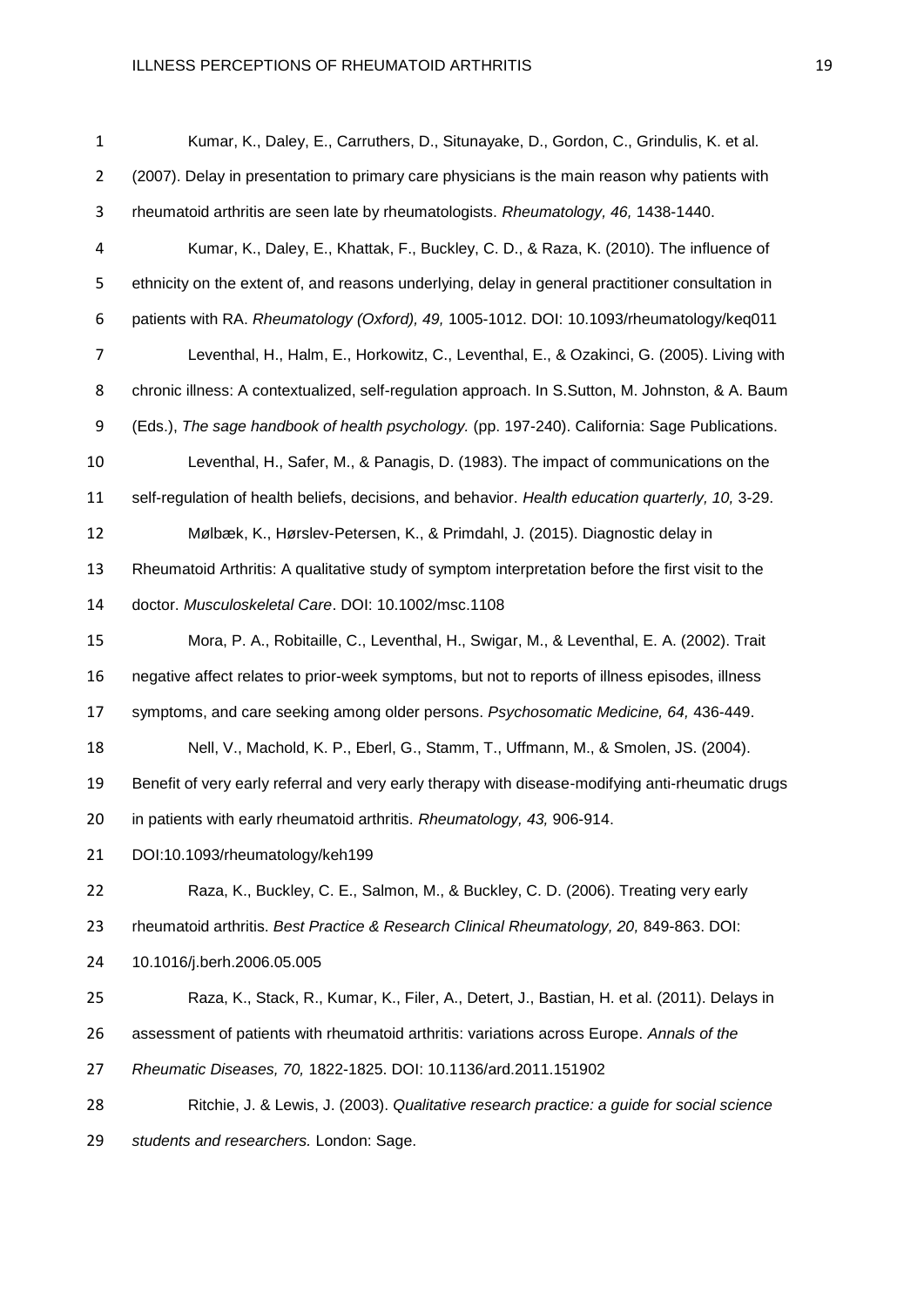| $\mathbf{1}$ | Scott, D., Hunter, J., Deighton, C., Scott, D., & Isenberg, D. (2011). Treatment of                    |  |  |  |
|--------------|--------------------------------------------------------------------------------------------------------|--|--|--|
| 2            | rheumatoid arthritis is good medicine. British Medical Journal, 343. doi: 10.1136/bmj.d6962.           |  |  |  |
| 3            | Severo, M., Gaio, R., Lucas, R., & Barros, H. (2010). Assessment of the general                        |  |  |  |
| 4            | public's knowledge about rheumatic diseases: evidence from a Portuguese population-based               |  |  |  |
| 5            | survey. BioMed Central Musculoskeletal Disorders. DOI: 10.1186/1471-2474-11-211                        |  |  |  |
| 6            | Sharpe, L., Sensky, T., & Allard, S. (2001). The course of depression in recent onset                  |  |  |  |
| 7            | rheumatoid arthritis: the predictive role of disability, illness perceptions, pain and coping. Journal |  |  |  |
| 8            | of Psychosomatic Research, 51, 713-719.                                                                |  |  |  |
| 9            | Shaw, C. M. (1992). Chronic illness: a media perspective. WHO regional                                 |  |  |  |
| 10           | publications. European series, 44, 256-261.                                                            |  |  |  |
| 11           | Simons, G., Mallen, C. D., Kumar, K., Stack, R. J., & Raza, K. (2015). A qualitative                   |  |  |  |
| 12           | investigation of the barriers to help-seeking among members of the public presented with               |  |  |  |
| 13           | symptoms of new-onset rheumatoid arthritis. Journal of Rheumatology, 42, 585-592. DOI:                 |  |  |  |
| 14           | 10.3899/jrheum.140913                                                                                  |  |  |  |
| 15           | Smith, J. & Firth, J. (2011). Qualitative data analysis: the framework approach. Nurse                 |  |  |  |
| 16           | Researcher, 18, 52-62.                                                                                 |  |  |  |
| 17           | Stack, R. J., Shani, M., Mallen, C. D., & Raza, K. (2013). Symptom complexes at the                    |  |  |  |
| 18           | earliest phases of rheumatoid arthritis: a synthesis of the qualitative literature. Arthritis Care     |  |  |  |
| 19           | Research, 65, 1916-1926. DOI: 10.1002/acr.22097                                                        |  |  |  |
| 20           | Stack, R. J., Shaw, K., Mallen, C., Herron-Marx, S., Horne, R., & Raza, K. (2012).                     |  |  |  |
| 21           | Delays in help seeking at the onset of the symptoms of rheumatoid arthritis: a systematic              |  |  |  |
| 22           | synthesis of qualitative literature. Ann. Rheum. Dis., 71, 493-497. DOI: 10.1136/ard. 2011.155416      |  |  |  |
| 23           | Stack, R. J., Simons, G., Kumar, K., Mallen, C. D., & Raza, K. (2013). Patient delays in               |  |  |  |
| 24           | seeking help at the onset of rheumatoid arthritis: the problem, its causes and potential solutions.    |  |  |  |
| 25           | Aging Health, 9, 425-435. DOI 10.2217/ahe.13.42                                                        |  |  |  |
| 26           | Stack, R. J., van Tuyl, L. H., Sloots, M., van de Stadt, L. A., Hoogland, W., Maat, B. et              |  |  |  |
| 27           | al. (2014). Symptom complexes in patients with seropositive arthralgia and in patients newly           |  |  |  |
| 28           | diagnosed with rheumatoid arthritis: a qualitative exploration of symptom development.                 |  |  |  |
| 29           | Rheumatology (Oxford), 53, 1646-1653. DOI: 10.1093/rheumatology/keu159                                 |  |  |  |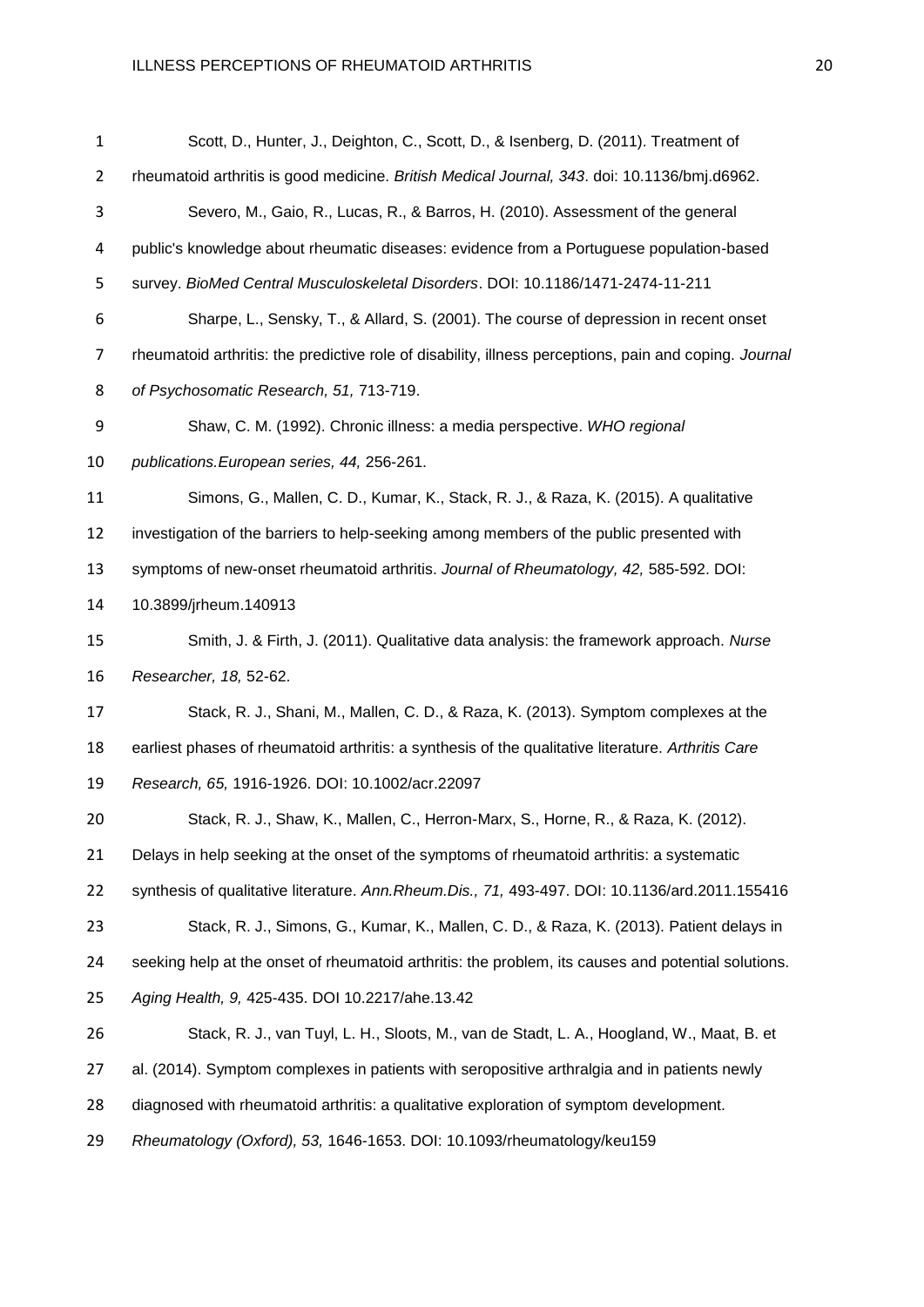| $\mathbf{1}$   | Treharne, G. J., McGavock, Z. C., Tonks, A., Kafka, S. A., Hale, E. D., & Kitas, G. D.               |
|----------------|------------------------------------------------------------------------------------------------------|
| $\overline{2}$ | (2010). Applying the common-sense model of illness perceptions to the general population's           |
| 3              | beliefs about Rheumatoid Arthritis. Rheumatology, 49, I139. DOI:                                     |
| 4              | 10.1093/rheumatology/keq731                                                                          |
| 5              | van der Linden, M., le Cessie, S., Raza, K., van der Woude, D., Knevel, R., Huizinga, T.             |
| 6              | et al. (2010). Long-term impact of delay in assessment of early arthritis patients. Arthritis Rheum, |
| 7              | 62, 3537-3546.                                                                                       |
| 8              | Van Der Wardt, E. M., Taal, E., & Rasker, J. J. (2000). The general public's knowledge               |
| 9              | and perceptions about rheumatic diseases. Annals of the Rheumatic Diseases, 59, 32-38.               |
| 10             | van Os, S., Norton, S., Hughes, L. D., & Chilcot, J. (2012). Illness perceptions account             |
| 11             | for variation in positive outlook as well as psychological distress in rheumatoid arthritis.         |
| 12             | Psychology, Health & Medicine, 17, 427-439. DOI: 10.1080/13548506.2011.626432                        |
| 13             | Villeneuve, E., Nam, J. L., Bell, M. J., Deighton, C. M., Felson, D. T., Hazes, J. M. et al.         |
| 14             | (2013). A systematic literature review of strategies promoting early referral and reducing delays    |
| 15             | in the diagnosis and management of inflammatory arthritis. Annals of the Rheumatic Diseases,         |
| 16             | 72, 13-22. DOI: 10.1136/annrheumdis-2011-201063                                                      |
| 17             |                                                                                                      |
| 18             |                                                                                                      |
|                |                                                                                                      |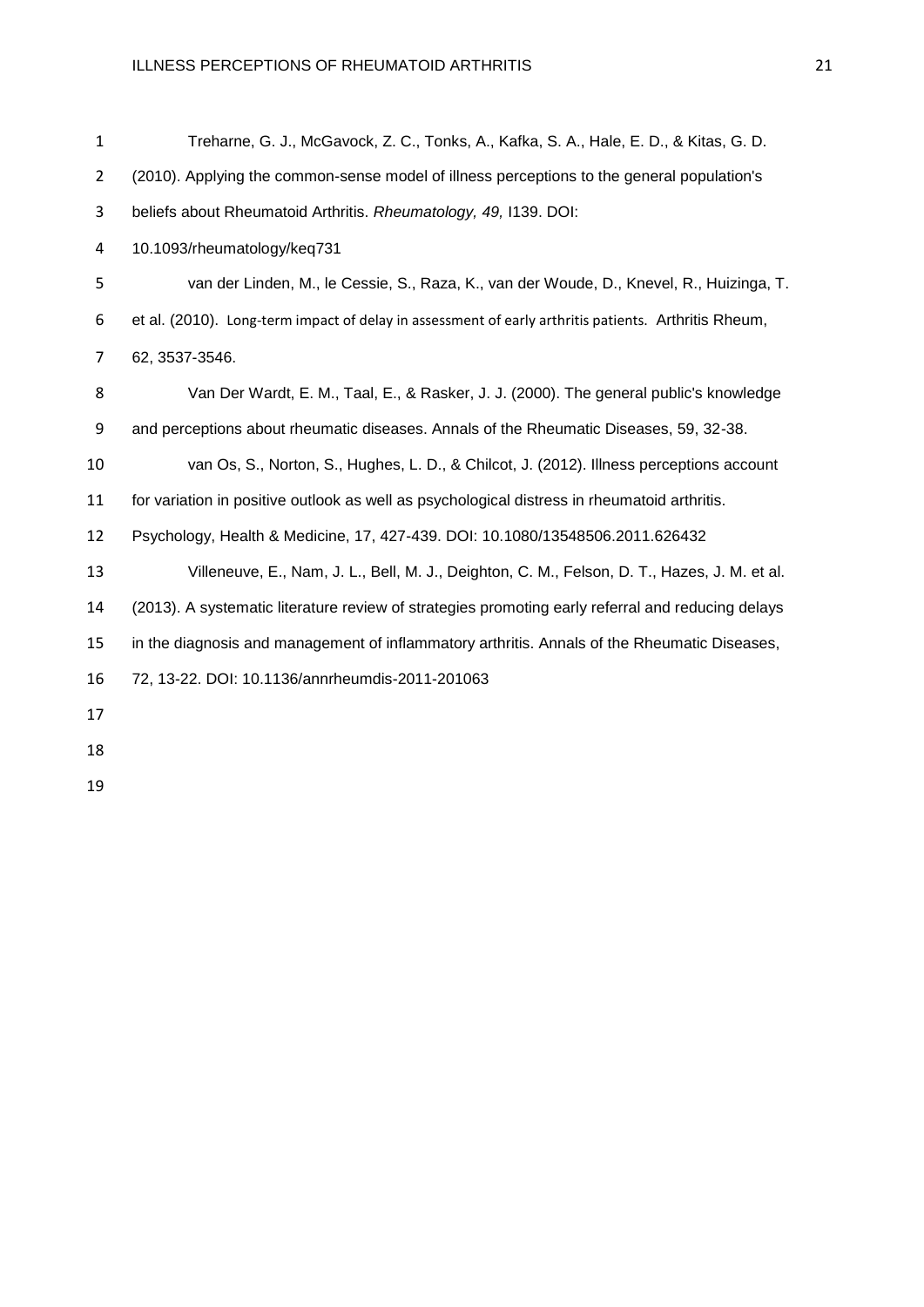### 1 Table 1. *Interview guidelines*

#### **Introductory questions**

- Have you ever experienced problems with your joints?
	- o If yes: when; what did you do; who did you tell; how did you cope; how worried were you;
- How worried would you be now if you developed joint problems? What would worry you the most?
- What would you do in the future? (if you developed joint problems)
- How would having joint problems affect your life? OR How severe would a joint problem have to be to affect your life?

# **Specific symptoms**

Swollen joints

- What would you think if you noticed your fingers were swollen? What would you attribute swollen fingers to?
- Would swollen fingers worry you?
- What would you do about it?
- If your feet were swollen would you feel differently or would your actions be different?
	- o If different: Why do you think that is?
	- o Would it worry you?

Joint stiffness in the morning

- What would you think if you woke one morning and found that your joints were stiff? What would you attribute it to?
- What would you do about it?
- What would you do if the stiff feeling did not disappear for over an hour?
- What would you do if this continued for a week/one month/six months/one year?
- At what point would you become worried or anxious about feeling stiff in the morning? Painful joints
- What would you do if you experienced pain in one of your joints (e.g. of your fingers?)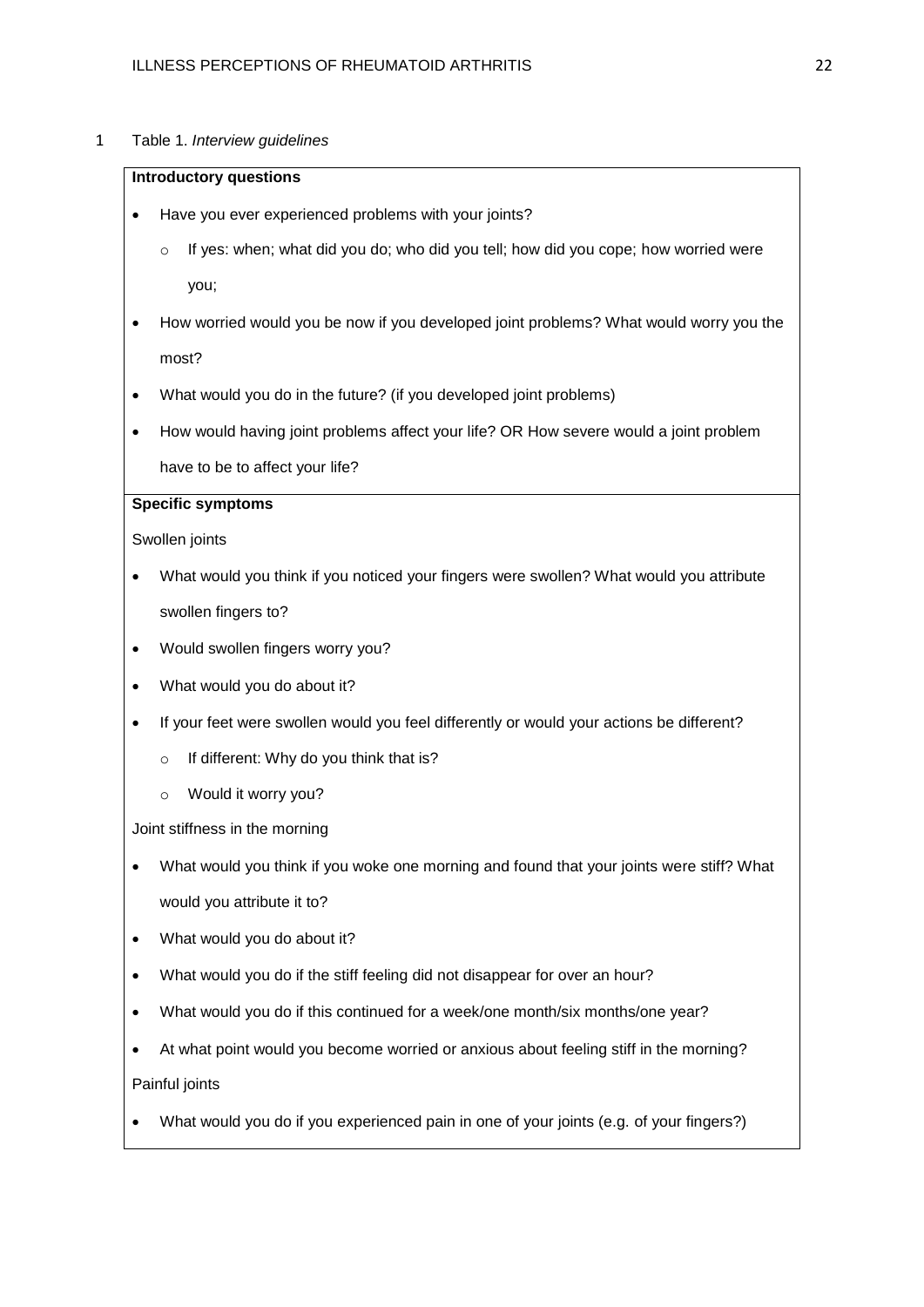- What would you do if you experienced pain in two joints (e.g. in more than one finger)?
- What would you do if you experienced pain in three or more joints (e.g. lots of fingers on both hands)?
- If your feet were in pain would you feel differently or would your actions be different?
- Would painful joints in your hands/ feet/ elsewhere worry you?

# **Knowledge of RA**

- What do you understand about what may cause joint pain?
- Tell me what you know about arthritis in general?
- Tell me what you know about rheumatoid arthritis?
- What symptoms would you associate with rheumatoid arthritis?
- What symptoms would you associate with osteoarthritis?
- What would be the difference between rheumatoid arthritis and other joint problems?
- What do you know about what goes on in the joints with rheumatoid arthritis/osteoarthritis
- Do you know anyone with rheumatoid arthritis?\*

# **Illness perceptions about RA**

- Is rheumatoid arthritis a serious condition?
- If you were told you had rheumatoid arthritis, how long do you think it would last?
- How would you know you had the condition, what signs would there be?
- With whom do you associate arthritis/ rheumatoid arthritis (i.e. who is the typical patient)?
- What would be the consequences of having rheumatoid arthritis for day-to-day living?
- What are the causes of rheumatoid arthritis?
- Do you think you would be able to control rheumatoid arthritis yourself?
- Would you need medical help?
- Do you think there are treatments available that would effetely treat rheumatoid arthritis?
- What kind of treatments do you know?
- 
- <sup>1</sup> \*Answers to this question used to identify whether participants fulfilled the inclusion criteria
- 2 current analysis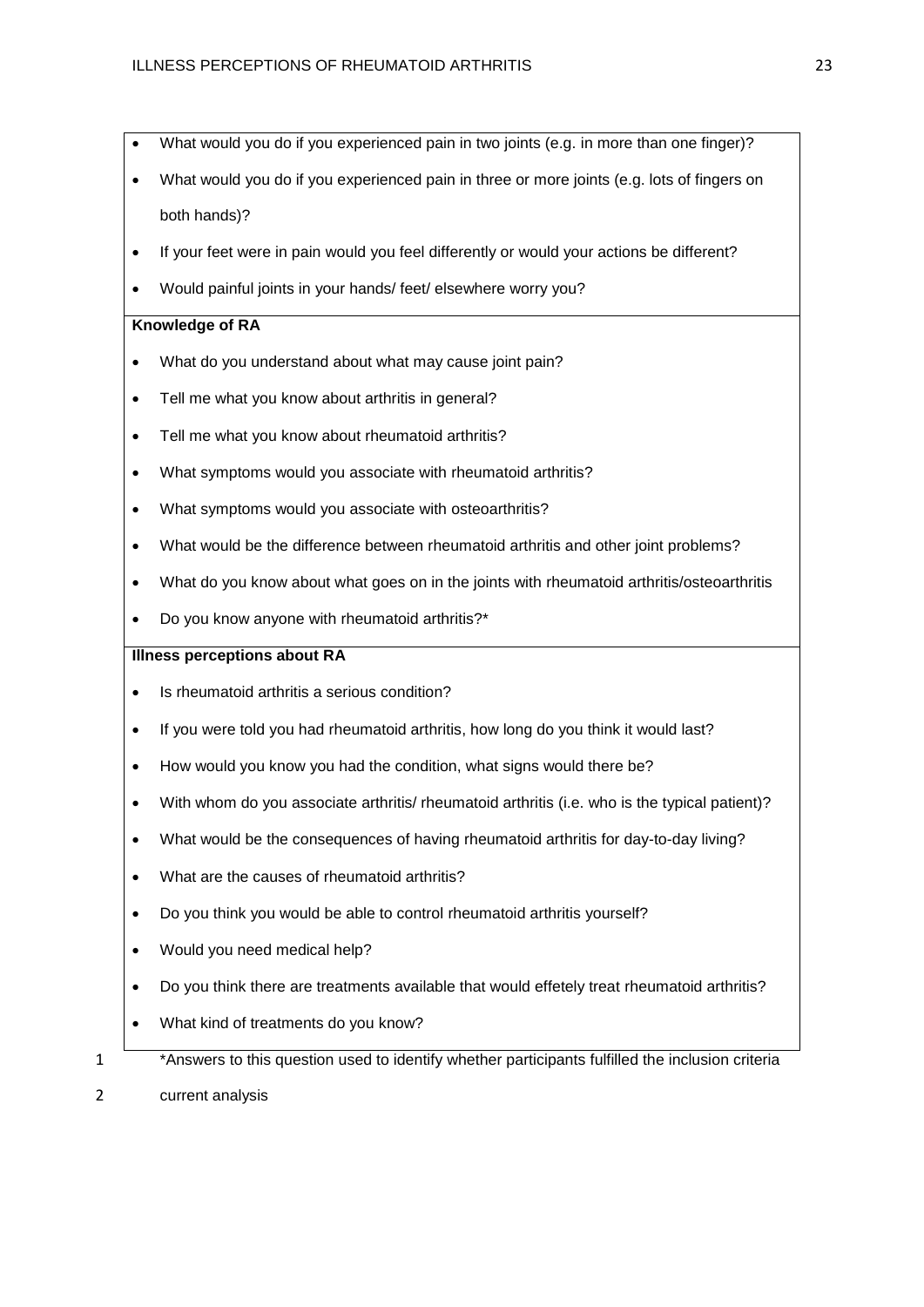| Participant Age |    | Gender | Occupation                         |
|-----------------|----|--------|------------------------------------|
|                 |    |        |                                    |
| number          |    |        |                                    |
| 01              | 69 | Male   | Retired                            |
| 02              | 60 | Female | Healthcare related job             |
|                 |    |        |                                    |
| 03              | 59 | Female | Not working due to ill health      |
| 04              | 74 | Female | Retired                            |
| 05              | 67 | Female | Retired                            |
| 06              | 42 | Female | Office worker                      |
| 07              | 66 | Female | Retired (medical background)       |
| 08              | 67 | Female | Retired                            |
| 09              | 28 | Female | Office worker (medical background) |
| 10              | 77 | Male   | <b>Manual work</b>                 |
| 11              | 60 | Female | Retired                            |
| $\overline{12}$ | 49 | Male   | <b>Manual work</b>                 |
| 13              | 44 | Female | Office worker                      |
| 14              | 70 | Female | Retired                            |
| $\overline{15}$ | 31 | Female | Office worker                      |

Table 2. *Participants' demographic details*